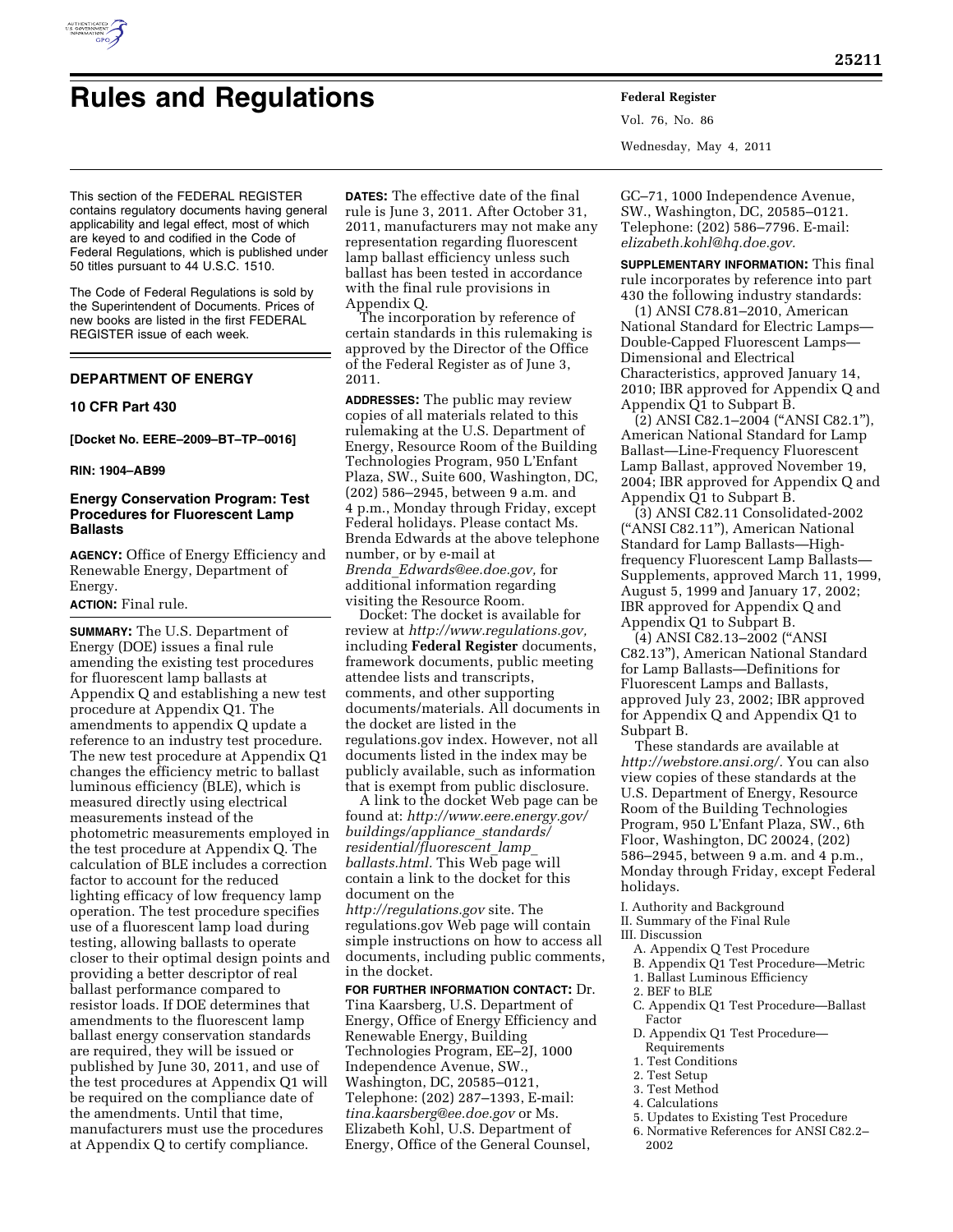- E. Burden to Conduct the Test Procedure
- F. Impact on Measured Energy Efficiency
- G. Scope of Applicability
- H. Certification and Enforcement
- IV. Procedural Issues and Regulatory Review A. Review Under Executive Order 12866
	- B. Review Under the Regulatory Flexibility Act
	- C. Review Under the Paperwork Reduction Act of 1995
	- D. Review Under the National
	- Environmental Policy Act of 1969
	- E. Review Under Executive Order 13132 F. Review Under Executive Order 12988
	- G. Review Under the Unfunded Mandates
	- Reform Act of 1995
	- H. Review Under the Treasury and General Government Appropriations Act, 1999
	- I. Review Under Executive Order 12630 J. Review Under Treasury and General
	- Government Appropriations Act, 2001
	- K. Review Under Executive Order 13211 L. Review Under Section 32 of the Federal
	- Energy Administration Act of 1974
	- M. Congressional Notification
	- N. Approval of the Office of the Secretary

# **I. Authority and Background**

Title III of the Energy Policy and Conservation Act (42 U.S.C. 6291, *et*  seq.; "EPCA" or, "the Act") sets forth a variety of provisions designed to improve energy efficiency. (All references to EPCA refer to the statute as amended through the Energy Independence and Security Act of 2007 (EISA 2007), Pub. L. 110–140 (Dec. 19, 2007)). Part B of title III (42 U.S.C. 6291–6309), which was re-designated as Part A on codification in the U.S. Code for editorial reasons, establishes the ''Energy Conservation Program for Consumer Products Other Than Automobiles.'' These include fluorescent lamp ballasts, the subject of today's notice. (42 U.S.C. 6291(1), (2) and 6292(a)(13))

Under EPCA, this program consists essentially of three parts: (1) Testing, (2) labeling, (3) Federal energy conservation standards, and (4) certification and enforcement procedures. The testing requirements consist of test procedures that manufacturers of covered products must use (1) as the basis for certifying to DOE that their products comply with the applicable energy conservation standards adopted under EPCA, and (2) for making representations about the efficiency of those products. Similarly, DOE must use these test requirements to determine whether the products comply with any relevant standards promulgated under EPCA.

The Energy Independence and Security Act of 2007 also amended EPCA to require DOE to review test procedures for all covered products at least once every seven years. DOE must either amend the test procedures or publish notice in the **Federal Register** of

any determination not to amend a test procedure. (42 U.S.C. 6293(b)(1)(A)) To fulfill this periodic review requirement, DOE invited comment on all aspects of the existing test procedures for fluorescent lamp ballasts that appear at Title 10 of the CFR part 430, Subpart B, Appendix Q (''Uniform Test Method for Measuring the Energy Consumption of Fluorescent Lamp Ballasts'').

In a separate rulemaking proceeding, DOE is considering amending energy conservation standards for fluorescent lamp ballasts (docket number EERE– 2007–BT–STD– 0016; hereinafter referred to as the ''standards rulemaking''). DOE initiated that rulemaking by publishing a **Federal Register** (FR) notice announcing a public meeting and availability of the framework document (''Energy Efficiency Program for Consumer Products: Public Meeting and Availability of the Framework Document for Fluorescent Lamp Ballasts'') on January 22, 2008. 73 FR 3653. On February 6, 2008, DOE held a public meeting in Washington, DC to discuss the framework document for the standards rulemaking (hereinafter referred to as the "2008 public meeting''). At that meeting, attendees also discussed potential revisions to the test procedure for active mode energy consumption relevant to this test procedure rulemaking. On March 24, 2010, DOE published a notice of public meeting and availability of the preliminary technical support document (TSD) for the standards rulemaking. 75 FR 14319. On April 26, 2010, DOE held a public meeting to discuss the standards preliminary analysis and the proposed test procedure discussed below. On April 11, 2011, DOE published a notice of public rulemaking (NOPR) for the fluorescent lamp ballast standards rulemaking. 76 FR 20090.

For the test procedure, DOE published a NOPR on March 24, 2010. 75 FR 14288. As indicated above, on April 26, 2010, DOE held a public meeting to discuss the test procedure proposals in the NOPR and the preliminary TSD for the standards rulemaking (hereafter ''NOPR public meeting''). DOE modified the test procedure based on the comments it received on the NOPR. On November 24, 2010, DOE published a test procedure supplemental notice of proposed rulemaking (SNOPR). 75 FR 71570. All comments on the fluorescent lamp ballast test procedure SNOPR are discussed in section III of this rulemaking.

As discussed in the SNOPR, DOE has also established a standby mode and off mode test procedure. The Energy Independence and Security Act of 2007

(Pub. L. 110–140) amended EPCA to require that, for each covered product for which DOE's current test procedures do not fully account for standby mode and off mode energy consumption, DOE amend the test procedures to include standby mode and off mode energy consumption into the overall energy efficiency, energy consumption, or other energy descriptor for that product. If an integrated test procedure is technically infeasible, DOE must prescribe a separate standby mode and off mode energy use test procedure, if technically feasible. (42 U.S.C. 6295(gg)(2)(A)) DOE published a final rule addressing standby mode and off mode energy consumption for fluorescent lamp ballasts in the **Federal Register** on October 22, 2009. 74 FR 54445. This final rulemaking does not include any changes to the measurement of standby and off mode energy consumption for fluorescent lamp ballasts.

# *General Test Procedure Rulemaking Process*

Under 42 U.S.C. 6293, EPCA sets forth the criteria and procedures DOE must follow when prescribing or amending test procedures for covered products. EPCA requires that any test procedures prescribed or amended under this section be reasonably designed to produce test results that measure energy efficiency, energy use or estimated annual operating cost of a covered product during a representative average use cycle or period of use, as determined by the Secretary of Energy. Test procedures must also not be unduly burdensome to conduct. (42 U.S.C. 6293(b)(3))

In addition, if DOE determines that a test procedure amendment is warranted, it must publish proposed test procedures and offer the public an opportunity to present oral and written comments on them. (42 U.S.C. 6293(b)(2)) Finally, in any rulemaking to amend a test procedure, DOE must determine whether the proposed test procedure would alter the measured energy efficiency of any covered product as determined under the existing test procedure. (42 U.S.C. 6293(e)(1)) If DOE determines that the amended test procedure would alter the measured efficiency of a covered product, DOE must amend the applicable energy conservation standard accordingly. (42 U.S.C. 6293(e)(2)).

In today's final rule, DOE institutes a new test procedure that measures a different metric than the test procedure at Appendix Q. The new metric is the BLE metric described in section III.B.1. The new test procedure will be used only with any standards developed or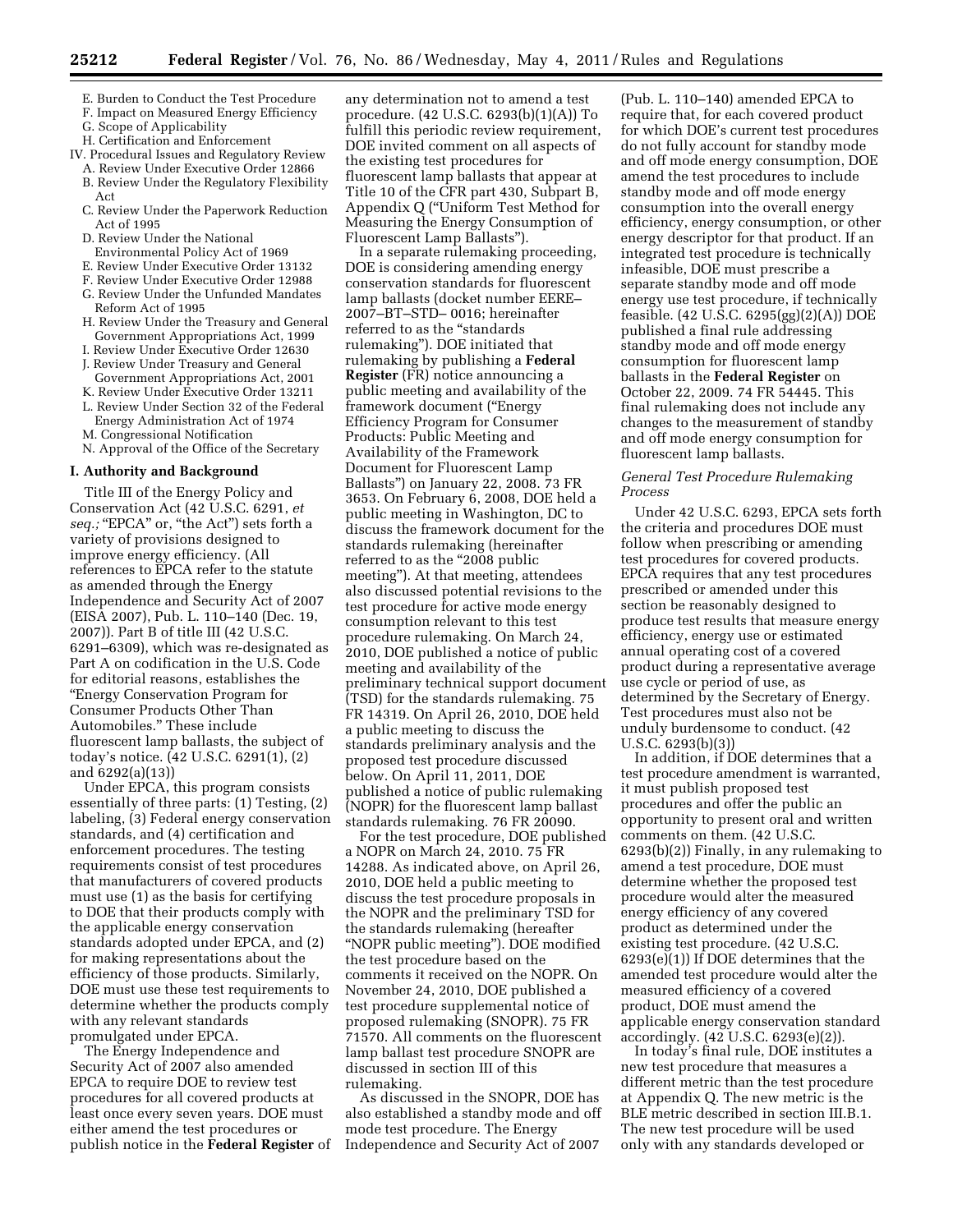revised using data collected with the new test procedure.

#### **II. Summary of the Final Rule**

In this test procedure final rule, DOE amends the current procedures for fluorescent lamp ballasts to reduce measurement variation and testing burden. These changes eliminate photometric measurements and prescribe the use of electrical measurements of a lamp-and-ballast system. In addition, this test procedure measures a new metric, ballast luminous efficiency (BLE), which more directly assesses the electrical losses in a ballast compared to the existing ballast efficacy factor (BEF) metric. DOE also establishes a minor update to the existing test procedure in appendix Q. The following paragraphs summarize these changes.

In the SNOPR, DOE proposed to measure ballast input power and lamp arc power using only electrical measurements of a lamp-and-ballast system. Variation in the measured power of a reference lamp was minimized by the calculation of ballast luminous efficiency, where BLE was equal to total lamp arc power divided by ballast input power. This proposal remains unchanged in this final rule. To account for the increase in lamp efficacy associated with high-frequency lamp operation versus low-frequency, DOE also proposed an adjustment to the BLE of low-frequency systems. DOE proposed that low-frequency BLE be multiplied by 0.9 to account for the approximately 10% increase in lighting efficacy associated with high-frequency lamp operation. For the final rule, DOE assigns specific lamp operating frequency adjustment factors for each ballast type considered. The adjustment factors more accurately approximate the increase in lighting efficacy associated with high-frequency lamp operation. In the SNOPR, DOE also proposed a method for calculating the ballast factor (BF) of a ballast by dividing the measured lamp arc power on the test ballast by the measured lamp arc power on a reference ballast. In cases where reference ballast operating conditions were unavailable, the SNOPR provided a reference lamp power (specific to the ballast type) from ANSI standard C78.81–2010 or from empirical results. In this final rule, DOE is not defining a BF measurement process because the standards NOPR does not use BF to define product classes.

The final test procedure includes specific provisions for the testing of ballasts identified in the proposed scope of coverage for the standards NOPR. If the scope of coverage changes in later

stages of the standards rulemaking, DOE will by rule add or remove provisions from the test procedure so that it is consistent with the final scope of coverage. See section III.G for further detail.

In any rulemaking to amend a test procedure, DOE must determine whether the proposed test procedure would alter the measured energy efficiency of any covered product as determined under the existing test procedure. (42 U.S.C. 6293(e)(1)) If DOE determines that the amended test procedure would alter the measured efficiency of a covered product, DOE must amend the applicable energy conservation standard accordingly. (42 U.S.C. 6293(e)(2)) The new test procedure will describe the efficiency of a ballast in terms of a new metric, BLE. To ensure that the standards developed in the ongoing standards rulemaking account for any changes to the test procedure, DOE is developing the standards based on the measured BLE generated by the active mode test procedure established in this rulemaking. The revised test procedure, to be published as Appendix Q1 of 10 CFR part 430 Subpart B, will be required concurrent with the compliance date of any upcoming amendments to the fluorescent lamp ballast standards. DOE is required by a consent decree to issue any amended fluorescent lamp ballast standards by June 30, 2011.

Until use of Appendix Q1 is required, manufacturers should continue testing these ballasts using the test procedure at Appendix Q to determine compliance with existing standards. In the SNOPR, DOE proposed to make minor updates to the existing test procedure, published at Appendix Q to Subpart B of part 430. The final rule does not affect this proposal. DOE is amending the reference to ANSI C82.2–1984 in the existing test procedure (appendix Q) to ANSI C82.2–2002. DOE does not believe the updated standard will impose increased testing burden or alter the measured BEF of fluorescent lamp ballasts. The amendments to Appendix Q are effective on June 3, 2011, and manufacturers may not make any representation regarding fluorescent lamp ballast efficiency unless such ballast has been tested in accordance with the final rule provisions in Appendix Q after October 31, 2011. See 42 U.S.C. 6293(c).

In addition, the test procedures for any ballasts that operate in standby mode are also located in Appendix Q. Manufacturers must continue to use the standby and off mode procedures in Appendix Q for certification purposes at this time. DOE has also included the test procedures for any ballasts that operate in standby mode in Appendix Q1. When use of the procedures in Appendix Q1 are required for certification, manufacturers can continue to use the same procedure in Appendix Q1 and will no longer need to refer to Appendix Q for that procedure.

# **III. Discussion**

# *A. Appendix Q Test Procedure*

The ballast test procedure (in Appendix Q to Subpart B of 10 CFR part 430 determines the performance of a fluorescent lamp ballast based on light output measurements and ballast input power. The metric used is called ballast efficacy factor (BEF). BEF is relative light output divided by the power input of a fluorescent lamp ballast, as measured under test conditions specified in ANSI standard C82.2–1984, or as may be prescribed by the Secretary. (42 U.S.C. 6291(29)(C))

The BEF metric uses light output of the lamp-and-ballast system instead of ballast electrical output power in its calculation of the performance of a ballast. To measure relative light output, ANSI C82.2–1984 directs the user to measure the photocell output of the test ballast operating a reference lamp and the light output of a reference ballast operating the same reference lamp. Dividing photocell output of the test ballast system by the photocell output of the reference ballast system yields relative light output or ballast factor. Concurrent with measuring relative light output, the user is directed to measure ballast input power. BEF is then calculated by dividing relative light output by input power and multiplying by 100. A ballast that produces same light output as another ballast (operating the same lamp type and number of lamps) with less input power will have a larger BEF.

# *B. Appendix Q1 Test Procedure—Metric*

#### 1. Ballast Luminous Efficiency

In the SNOPR, DOE proposed a new metric to describe the efficiency of a ballast called ballast luminous efficiency (BLE). The BLE metric and test procedure were based on the NEMA lamp-based ballast efficiency (BE) test procedure considered in the test procedure NOPR. The BLE metric is equal to ballast input power divided by the lamp arc power of a lamp-andballast system. DOE also proposed that for low-frequency ballasts the quantity ballast input power divided by lamp arc power be multiplied by 0.9 to account for the approximately 10% increase in lighting efficacy associated with high-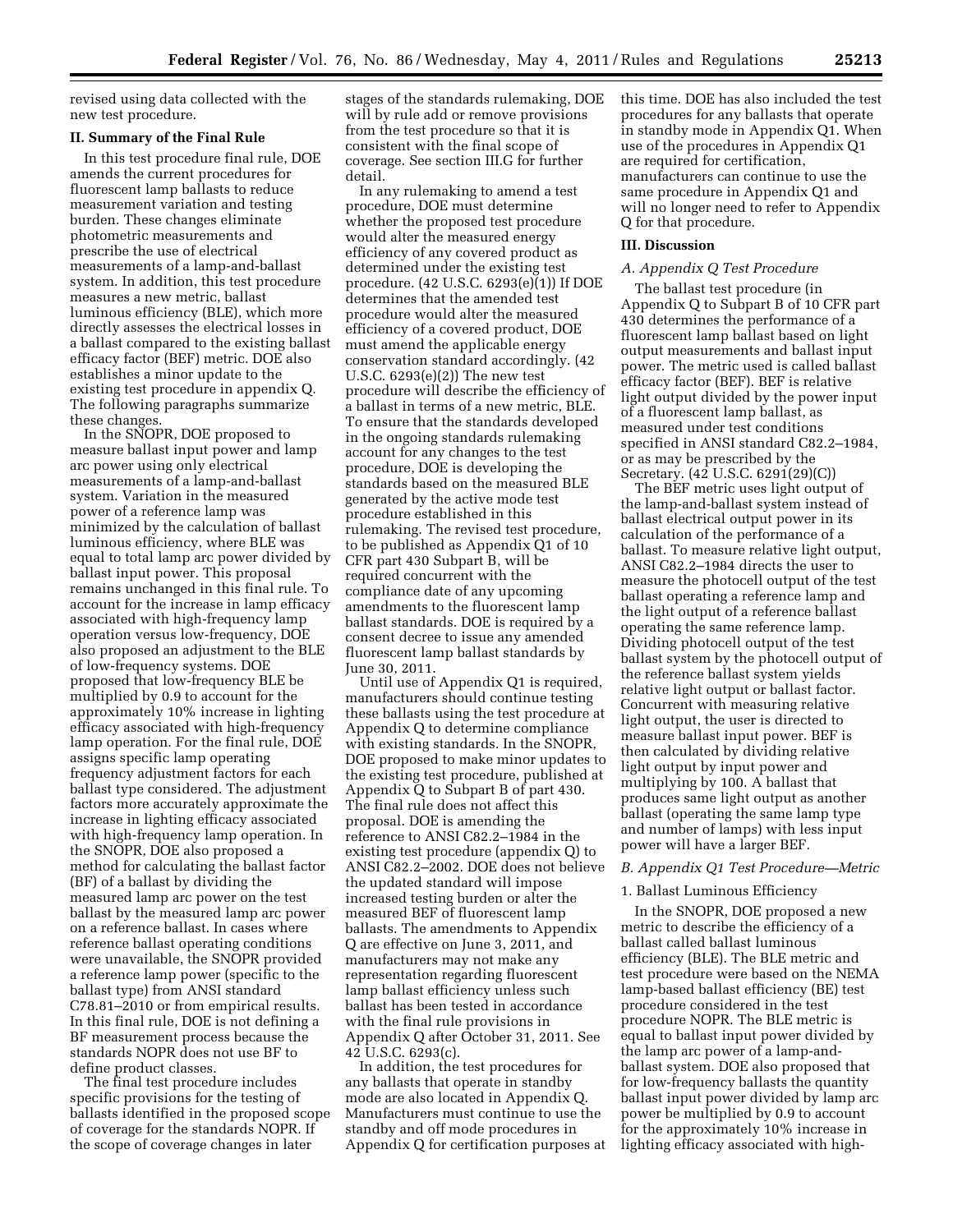frequency lamp operation. In this final rule, DOE establishes lamp specific lowfrequency adjustment factors to more accurately approximate this increase in lighting efficacy. DOE continues to use the definition of high frequency in ANSI C82.13–2002, which includes ballasts operating at frequencies of 10 kHz or more.

DOE proposed the BLE test procedure because it reduced measurement variation and testing burden compared to the existing test procedure and other alternatives. In contrast to BEF and relative system efficacy (RSE), the BLE metric could be used to compare the efficiency across many different types of ballasts. RSE and BEF can only be used to make direct comparisons between ballasts that operate certain lamp types, while BLE can be used for comparisons among ballasts that operate all lamp types. DOE believed that the use of a lamp-and-ballast system allowed the ballast to operate at its natural operating point and would more accurately assess ballast performance than other methods in which the ballast test load is a resistor. DOE also believed that the use of electrical measurements and the calculation of BLE reduced the impact of lamp manufacturing variation on the efficiency descriptor compared to the existing test procedure.

NEMA commented on the assignment of an adjustment factor based on lamp operating frequency, stating that low frequency should be defined as 60 Hertz (Hz) and high frequency should be defined as equal to or higher than 25 kHz. NEMA stated that it knows of no ballasts that operate between 10 and 25 kHz, and that most ballasts operate above 40 kHz to avoid frequencies used by other devices between 32 and 40 kHz and anti-theft devices above 50 kHz. NEMA also commented that luminaire manufacturers have defined a specification for high frequency ballasts that avoid frequencies of concern. (NEMA, No. 20 at p. 3 1)

In its test data, DOE identified ten electronic ballasts (manufactured by five different companies) that operate between 20 and 25 kHz, and intends to include these ballasts in the high frequency category. These ballasts operate F96T12/ES, F96T8HO, F96T8HO/ES, and F96T12HO cold temperature lamps. Therefore, DOE continues to use the definition of high

frequency provided by ANSI C82.13– 2002, which includes ballasts operating at frequencies of 10 kHz or more. DOE is not changing its proposed definition for low-frequency ballasts, which is defined as a ballast that operates at a supply frequency of 50 to 60 Hz and operates the lamp at the same frequency as the supply.

Other than the high frequency issue discussed above, comments received on the metric changes proposed in the SNOPR were generally positive. Though the CA IOUs and NEEA noted their preference for a test procedure that continued to relate energy consumption to the light output of the lamp and ballast system, they supported the SNOPR proposal of lamp-based BLE. The California IOUs (CA IOUs) commented that the test procedure proposed in the SNOPR represented a significant improvement over the procedure proposed in the NOPR, and the Northwest Energy Efficiency Alliance (NEEA) fully supported DOE's proposal of a metric and test procedure that focus on the electrical inputs and outputs of the ballast. (CA IOUs, No. 19 at p. 1, 2; NEEA, No. 18 at p. 1, 4) The CA IOUs and NEEA concurred with DOE's observations and arguments regarding the drawbacks of the resistorbased test procedure and the advantages of the proposed lamp-based ballast efficiency test procedure. (CA IOUs, No. 19 at p. 2; NEEA, No. 18 at p. 2) The Natural Resources Defense Council (NRDC) also supported DOE's proposal to measure lamp arc power rather than using resistor banks to simulate lamps because it will yield more accurate and consistent results across ballast types. (NRDC, No. 21 at p. 1) The CA IOUs and the NRDC also agreed with DOE that the new metric will allow for increased comparison among ballasts of different ballast factors and among ballasts intended for operation with different numbers of lamps. Both organizations believe this will make the new metric more useful in designing and implementing rebate programs, and will also make it much easier to set standard levels of compliance for government or non-government procurement policies that specify high efficiency ballasts. (CA IOUs, No. 19 at p. 2; NRDC, No. 21 at p. 1) Based on the general support for the BLE metric and its use of lamp loads rather than resistor loads, DOE establishes use of the BLE metric in the final rule.

DOE also received comment on whether the proposed name of the metric accurately conveys what ballast properties the metric describes. NEEA, the CA IOUs, and NRDC were dissatisfied with the name ''ballast

luminous efficiency'' suggested for the new metric. The new method adjusts the ratio of lamp arc power to ballast input power for low-frequency ballasts to account for the reduced light output per unit of power input for those ballasts but does not involve the measurement of light output. These organizations commented that the term ''luminous'' suggests the continued use of light output as part of the test procedure and is thus misleading. (NEEA, No. 18 at p. 1; CA IOUs, No. 19 at p. 1; and NRDC, No. 21 at p. 1) NEEA suggested that the alternate names ''ballast electrical efficiency'', ''ballast component efficiency'', and ''ballastlamp efficiency'' would be more descriptive of the proposed metric since the operating frequency of the ballast is an electrical characteristic with inherent lamp/ballast system efficiency impacts. (NEEA, No. 18 at p. 1) The CA IOUs suggested the names ''ballast lamp efficiency'' and ''ballast arc efficiency'' as more accurate conveyors of the basis of the test measurement. (CA IOUs, No. 19 at p. 1)

DOE disagrees with NEEA, NRDC, and the CA IOUs and believes ballast luminous efficiency is the best description of the metric. In addition to describing electrical losses, the BLE metric also accounts for the lamp efficacy difference between low and high frequency operation. The term ''luminous'' relates to BLE's treatment of lamp operating frequency's impact on lamp efficacy, and the term "efficiency" relates to BLE's treatment of electrical losses within the ballast. The other names suggested do not describe both of these elements. Therefore, DOE uses the term ballast luminous efficiency in this final rule.

#### 2. BEF to BLE

In the SNOPR, DOE proposed a method for correlating the existing BEF standards to BLE. Part of this correlation includes accounting for a frequency adjustment factor (the SNOPR proposed 0.9 for low frequency ballasts) DOE included in its BLE proposal. When converting a low-frequency BEF to BLE, the SNOPR proposed BEF must be multiplied by 0.9 to convert to BLE. NEMA commented that DOE may be incorrectly using the 0.9 factor in its calculations of high frequency gains in efficiency. NEMA stated that different arc powers specified for high frequency and low frequency operation on the same lamp are specified at the same light output, which implies that there is no further need to correct for high frequency gains because these are already accounted for in the different arc power specifications. (NEMA, No.

<sup>&</sup>lt;sup>1</sup> A notation in the form "NEMA, No. 20 at p. 3" identifies a written comment that DOE has received and has included in the docket of this rulemaking or a written docket submission. This particular notation refers to a comment: (1) Submitted in writing on December 27, 2010; (2) in document number 20 in the docket of this rulemaking; and (3) appearing on page 3 of the document.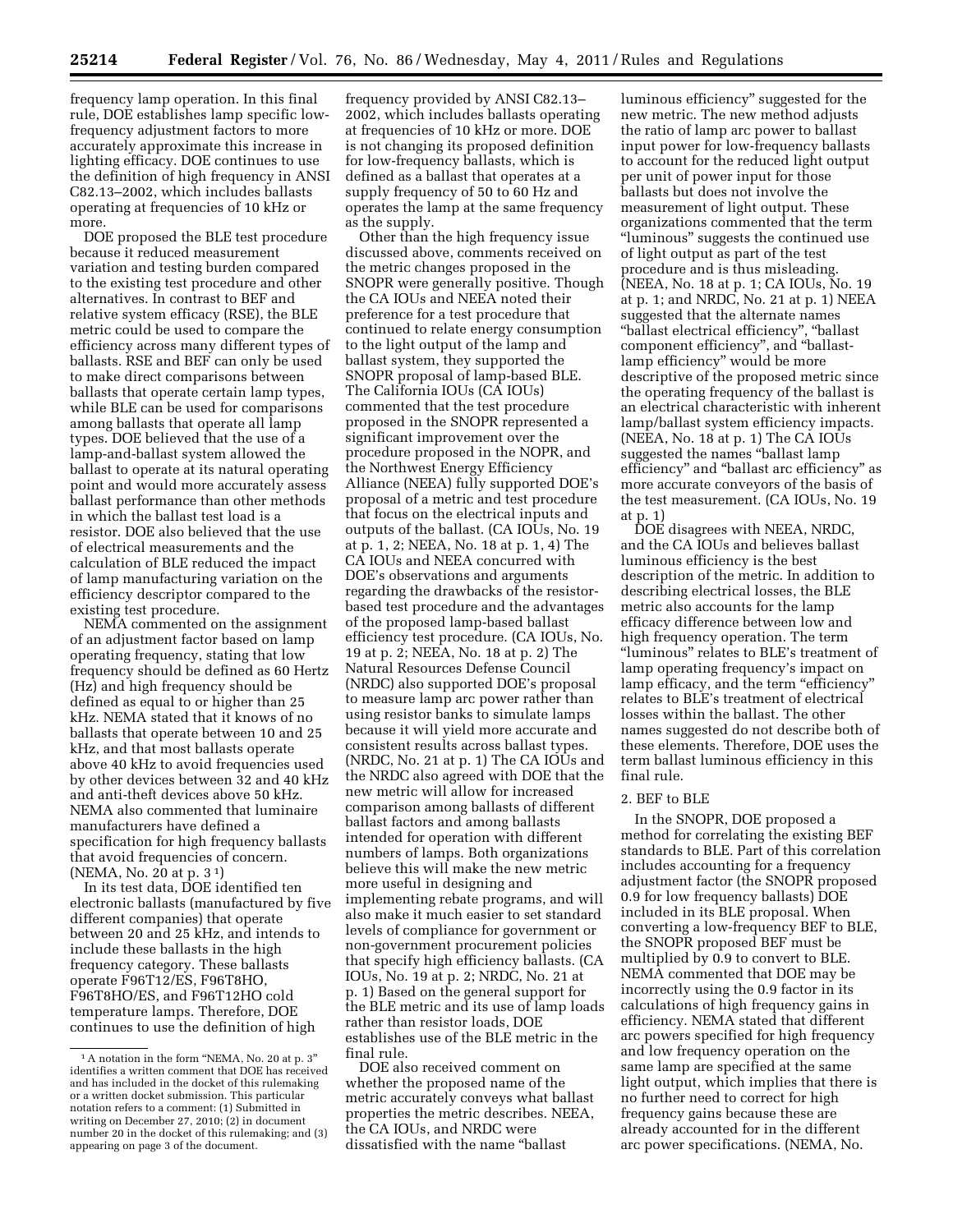20 at p. 2) NEMA also commented that DOE multiplied the low frequency BLE by 0.9 when it should have divided it by 0.9 to generate the required BLE needed to attain the same light output and hence BEF because low frequency operation has lower luminous efficacy. (NEMA, No. 20 at p. 2)

DOE believes there is some confusion concerning the lamp arc wattages and adjustment factor used in the calculation of BLE from BEF. A single BEF standard is more stringent for low frequency systems than for high frequency systems. Therefore, if the low and high frequency system have the same BEF and BF, the quantity lamp arc power divided by ballast input power would be larger for the low frequency system than for the high frequency system. In DOE's conversion technique, multiplication by different reference lamp arc powers results in a higher lamp arc power divided by ballast input power quantity for the low frequency system. However, DOE has defined BLE to include an adjustment factor based on lamp operating frequency. DOE multiplies the quantity lamp arc power divided by ballast input power by the adjustment factor to calculate BLE. This adjustment factor accounts for the difference in lamp efficacy between low and high frequency operation (because lamp efficacy cannot be assessed through electrical measurements of the ballast). Though the BLE corresponding to a low frequency BEF may be smaller than a BLE corresponding to a high frequency BEF, the low-frequency BLE is still more stringent because of the adjustment factor. The adjustment factor allows a single BLE standard to be more stringent for low frequency systems than for high frequency systems, consistent with the implications of a single BEF standard.

NEEA stated that while they understand DOE's proposal (and industry's assertions) with regard to the ability to derive BEF ratings from the proposed BLE ratings, they would like some assurance about the continuing availability of the BEF ratings, and the integrity of whatever values are reported when they are not certified values. The NEEA urged the DOE to establish the appropriate inputs for the calculations of other metrics (*e.g.* BE and BEF) from the measured proposed BLE metric before the new test procedure goes into effect. (NEEA, No. 18 at p. 2) The CA IOUs and NRDC commented that the SNOPR did not contain evidence that DOE has conducted significant testing of ballasts to compare their BEF results with their BLE results to confirm the accuracy of DOE's proposed method for conversions. These organizations

recommended that such testing be done before DOE issues the NOPR for ballast efficiency standards. (CA IOUs, No. 19 at p. 2; NRDC, No. 21 at p. 1)

The conversion of BEF to BLE and vice versa was necessary for DOE to confirm that any proposed standards in the standards rulemaking were more stringent than existing standards (*i.e.,* to avoid backsliding), consistent with 42 USC 6295(o)(1). The standards rulemaking will provide more details on DOE's analysis of backsliding. DOE analyzed its BEF to BLE conversion results and presents the comparison in this test procedure final rule. DOE converted the tested BLE data for all of its test ballasts to BEF using the final rule method of conversion and compared the calculated BEF values to measured BEF values. DOE found that the average BEF converted from BLE was 2.3 percent higher than the average tested BEF. The standard deviation of the population of percent differences between converted and tested BEFs was 0.043. DOE believes that the variation around this average can be explained by the expected variation in the BEF test method and the BLE test method. DOE notes that manufacturers and industry members can continue to measure BEF or can develop their own conversion methods for use in lighting design. DOE also understands that NEMA is independently developing its own BLE to BEF conversion technique.

# TABLE III.1—BEF CONVERSION METHOD VALIDATION

| Average:<br>BLE converted to BEF $-$ Tested<br>RFF            | 0.033 |
|---------------------------------------------------------------|-------|
| Average:<br>(BLE converted to BEF - Tested<br>BEF)/Tested BEF | 2.3%  |
| Standard deviation:<br>(BLE converted to BEF - Tested         |       |
| BEF)/Tested BEF                                               | 0.042 |

# *C. Appendix Q1 Test Procedure— Ballast Factor*

In the SNOPR, DOE proposed a method for calculating the ballast factor (BF) of a system by dividing the measured lamp arc power on the test ballast by the measured lamp arc power on a reference ballast. In cases where reference ballast operating conditions were unavailable, the SNOPR provided a reference lamp power (specific to the ballast type and operating frequency) from an ANSI standard or from empirical results. The ballast factor measurement was described in detail in section III.D of the SNOPR. Particular lamp and ballast pairings were specified for both the BLE and BF measurements.

Lighting designers commonly use the BF specification to calculate the total system lumen output for their projects. NEEA and the CA IOUs commented that with the proposed test method, calculation of lamp and ballast system lumens by multiplying the rated lamp lumen output by the candidate ballast BF would not be valid for lamps that were rated with a low frequency reference ballast, such as full wattage 4 foot T8s. Both organizations suggested that this problem could be addressed by simultaneously updating the reference ballasts for full wattage T8 lamps to a high frequency ballast but stated that this is probably not possible in this rulemaking because a change in the way rated lamp lumen output is measured would require a new and separate rulemaking. NEEA and the CA IOUs recommended that DOE not change the BF calculation method unless it is able to address the stakeholder concerns. (NEEA, No. 18 at pp. 2–3; CA IOUs, No. 19 at pp. 3–4)

The CA IOUs asked for guidance concerning when a reference ballast should be used to determine BF versus when a number from the proposed Table A (which contains the reference arc power values provided in ANSI C78.81–2010 and IEC 60081 Ed. 5.0) could be used for BF calculation, and requested more information about how the values in the Table A were developed. The CA IOUs also commented that some values in the proposed Table A have two significant digits while others have none, and suggested this be corrected so all values have the same number of significant digits. The CA IOUs suggested DOE conduct research to obtain additional reference ballast operating characteristics at both low and high frequency for key lamp types that are currently lacking this information in ANSI C78.81–2010. This would include high frequency reference ballast operating characteristics for F32T8 lamps. (CA IOUs, No. 19 at p. 4) NRDC supported the CA IOUs' recommendation to find an alternative to Table A. (NRDC, No. 21 at p. 2)

The CA IOUs agreed with DOE that it is important to measure lamp arc power on the test ballast and the reference ballast with the same lamp because of manufacturing variation in the lamps, and commented that using a fixed denominator would unnecessarily decrease the accuracy of the ballast factor test. (CA IOUs, No. 19 at p. 4) NEEA and the CA IOUs expressed concern that the proposed test procedure introduces variability by forcing a comparison of measured test values against fixed integer reference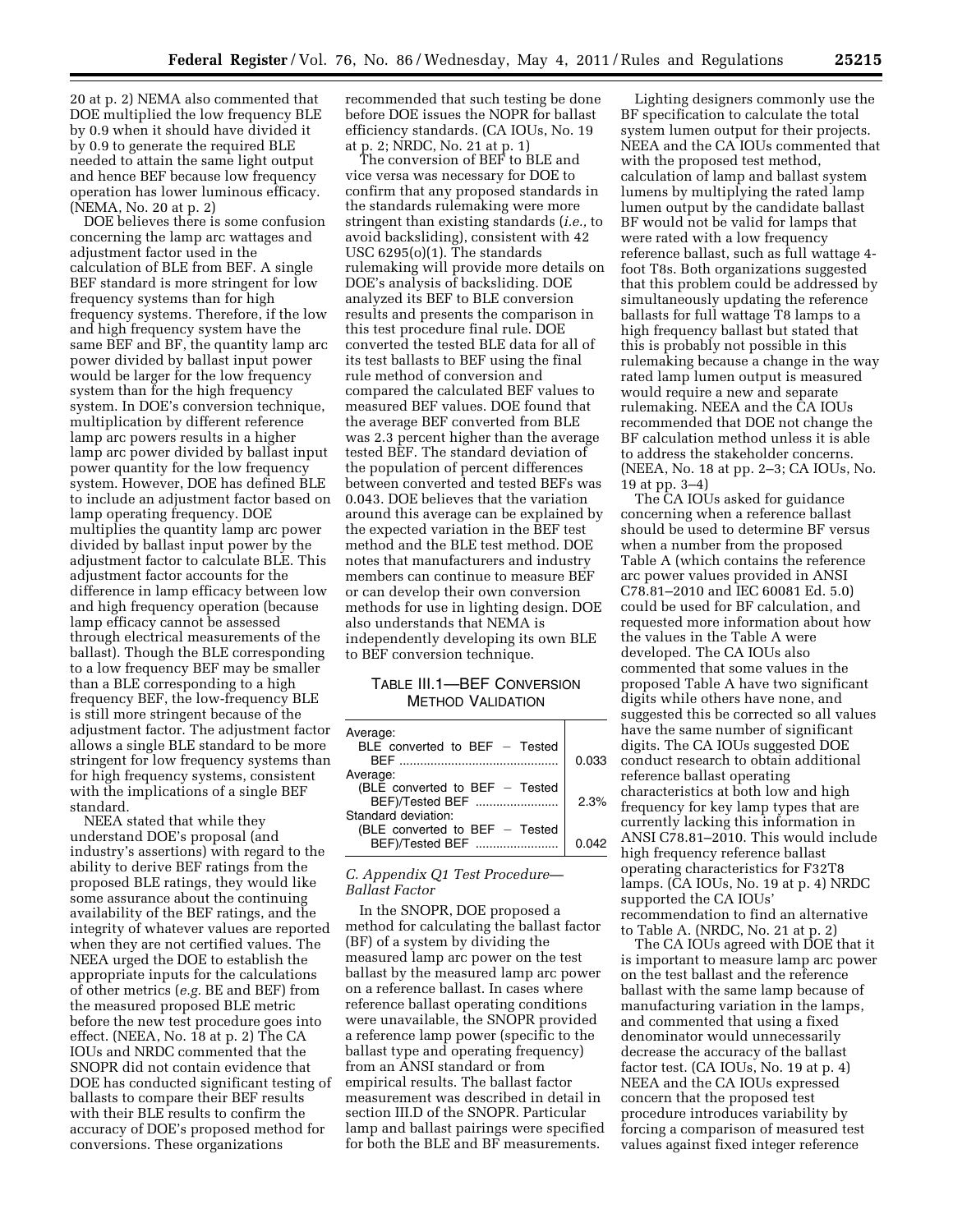lamp arc values in the proposed Table A. (CA IOUs, No. 19 at p. 4) NEEA commented that this seemed incongruous with DOE's goal of reducing testing variability. NEEA also pointed out that DOE had itself expressed reservations about the procedure and agreed with DOE's preference for measuring lamp arc power under both reference and test ballast/lamp conditions. (NEEA, No. 18 at pp. 2–3)

NEMA disagreed with NEEA and the CA IOUs, expressing concern about DOE's proposal to have BF equal the ratio of measured lamp arc powers on test and reference ballasts, stating that ballasts will respond to each lamp differently because every lamp has a characteristic power output. NEMA also commented that determining a reference lamp by light output and not a predetermined wattage introduces photometric variation, and suggested use of a predetermined wattage to give a BF of one from which everything should be determined. NEMA commented that if a center point wattage across all manufacturers' lamps were found, it should be the value used for BF equal to one. NEMA suggested this wattage could be 29 W for a fullwattage 32 W T8 lamp operated on a high frequency electronic ballast. NEMA recognized that variations in reference lamp parameters will affect BF calculations in some cases, but stated that the error introduced into a BF calculation by the variations should not be enough to influence which classification a ballast design falls into. (NEMA, No. 20 at p. 3)

The CA IOUs expressed concern that DOE's proposal to change the way BF is calculated has not been adequately vetted by the lighting industry. The CA IOUs commented on the lack of evidence that DOE has conducted significant testing to compare the proposed ballast factor correction method with the current one, and suggested DOE conduct the testing and publish the results to demonstrate the impacts of the new procedure. (CA IOUs, No. 19 at p. 3) The CA IOUs also commented that significant change to the ballast factor metric could affect its utility in lighting design, and recommended that DOE schedule a public meeting in early 2011 to discuss this issue. NEEA stated that lighting designers, who will be the most affected by the ballast factor calculation change, have not been sufficiently included in the discussion. NEEA and the CA IOUs suggested that DOE consult representatives of the International Association of Lighting Designers (IALD) and the Illuminating Engineering Society of North America (IESNA). (NEEA, No. 18 at p. 3; CA IOUs, No 19 at p. 3)

DOE believes there may have been some misunderstanding of the SNOPR BF calculation method. If a candidate ballast operates at high frequency, then a high frequency reference arc power value would be used to calculate ballast factor. If the candidate ballast operates at low frequency, then a low frequency reference lamp arc power value would be used. In addition, DOE proposed that if ANSI C78.81 provided reference ballast operating conditions at the same frequency as the candidate ballast, then the reference lamp arc power value could be measured directly. Based on these proposals, reference lamp arc power values always correspond to the same operating frequency as the candidate ballast. Nevertheless, in the fluorescent lamp ballast standards NOPR, DOE proposed a new product class structure that no longer makes use of BF. (76 FR 20090, April 11, 2011) In this final rule, therefore, DOE is not prescribing a BF measurement methodology. DOE notes that manufacturers and industry members can continue to measure BF using their preferred methods depending on the demands of the market and industry.

# *D. Appendix Q1 Test Procedure— Requirements*

# 1. Test Conditions

In the SNOPR, DOE proposed that testing be conducted at 25 degrees Celsius  $\pm 2.0$  degrees and in a draft-free environment according to ANSI C78.375–1997.2 These conditions provide for mostly uniform electrical operating characteristics for the lampand-ballast system. In addition, DOE proposed that ballasts be tested using the electrical supply characteristics found in section 4 of ANSI C82.2–2002 with the following changes: (1) Ballasts capable of operating at a single voltage would be tested at the rated ballast input voltage; (2) users of universal voltage ballasts would disregard the input voltage directions in section 4.1 of ANSI C82.2–2002 that indicate a ballast capable of operating at multiple voltages should be tested at both the lowest and highest USA design center voltage; and (3) manufacturers use particular revisions to the normative references associated with ANSI C82.2–2002 (see section III.D.6 for additional detail). Instead of testing universal voltage ballasts at the voltages indicated in ANSI C82.2–2002, DOE proposed that

testing ballasts at a single voltage would be more appropriate and less burdensome. DOE noted that 277 V is the most common input voltage for commercial ballasts and that 120 V is the most common for residential ballasts and commercial cold-temperature outdoor sign ballasts. Therefore, DOE proposed that all universal voltage commercial ballasts be tested at 277 V and that universal voltage residential and commercial cold-temperature outdoor sign ballasts be tested at 120 V.

The CA IOUs approved of DOE's proposal that the BLE calculation for universal voltage commercial ballasts be based on testing at 277 volts and testing of universal voltage residential ballasts and outdoor cold temperature sign ballasts be conducted at 120 volts. They believe this will add clarity to the test procedure because the value reported for compliance purposes is now specified. However, the CA IOUs commented that manufacturers of universal voltage ballasts should be required to publish input wattage for operation at both the upper and lower range of universal voltage ballasts in their product literature because some commercial spaces have 120 volt service in significant portions of the building, such as bathrooms. Since input watts can vary by one to two watts depending on the voltage, the CA IOUs believe it would be useful in lighting design to consider input watts at both 277 and 120 volts. (CA IOUs, No. 19 at pp. 2–3)

Because DOE has not received adverse comment to its test conditions proposal in the SNOPR, the test condition requirements for this final rule are unchanged. With regards to the comment concerning the publication of input wattage for operation at both the upper and lower range of universal voltage ballasts, the Federal Trade Commission has statutory authority to establish labeling requirements for fluorescent lamp ballasts. Manufacturers are also prohibited from making any representation regarding the energy efficiency of a product unless the product has been tested according to the DOE test procedure and the representation fairly discloses the results of such testing. (42 U.S.C. 6293(c)).

# 2. Test Setup

NEEA, the CA IOUs, and NRDC supported the proposed method of test wiring for programmed and rapid start ballasts without cathode cut-out. These organizations concurred with DOE's observation that the proposed procedure isolates lamp arc voltage by capturing heating energy in the input power measurement, but not in the output

<sup>&</sup>lt;sup>2</sup> "American National Standard for Fluorescent Lamps—Guide for Electrical Measurements,'' approved September 25, 1997.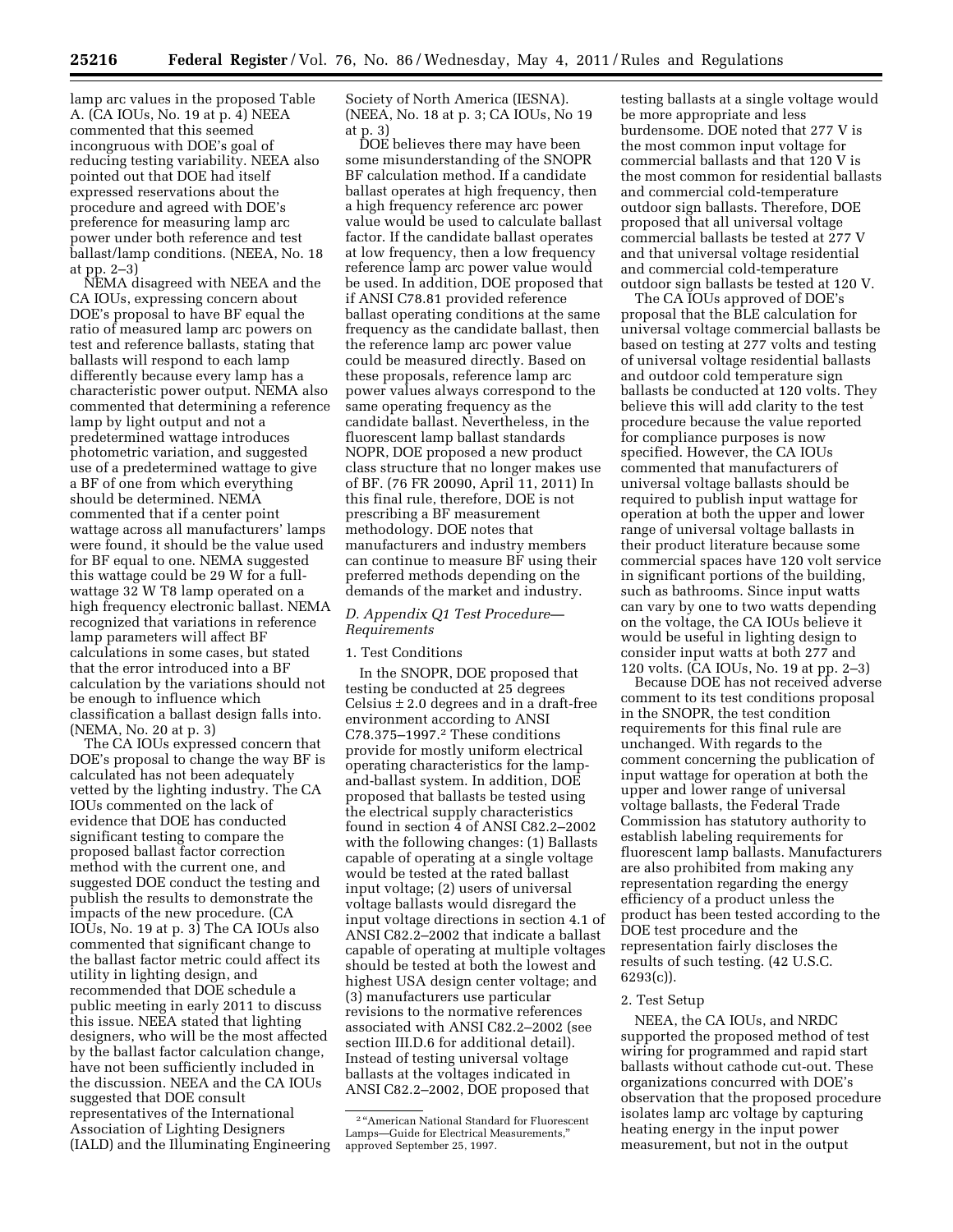power measurement, and will appropriately measure the relative efficiency of ballasts with cathode heating. (NEEA, No. 18 at p. 2; CA IOUs, No. 19 at p. 2; and NRDC, No. 21 at p. 2) Based on the comments received in support of the SNOPR test setup proposal, the setup required in the final rule does not change.

DOE is adding one clarification to its SNOPR setup proposal with regards to the lamp type paired with sign ballasts. In the SNOPR, DOE proposed that all ballasts, including sign ballasts, be tested with the most common wattage lamp typically used with that ballast type. For sign ballasts, DOE identified 110 W 8-foot T12 lamps and 86 W 8-foot T8 lamps as being the most common. However, DOE notes that some sign ballasts are capable of operating both T12 and T8 lamps. Based on interviews with manufacturers, DOE believes the T12 lamp pairing is the most common. Therefore, in the final rule, sign ballasts capable of operating T12 and T8 lamps shall be paired with a 110 W 8-foot T12 lamp for the purposes of determining compliance with energy conservation standards. Sign ballasts capable of only operating T8 or only T12 lamps shall be

operated with the diameter lamp they are designed to operate.

# 3. Test Method

The test method required in the final rule is unchanged from the SNOPR proposal. Once the lamp-and-ballast system is connected and attached to the measurement instrumentation, the ballast must operate a fluorescent lamp for a minimum of fifteen minutes to a maximum of one hour until stability is reached. Measurements of lamp arc voltage, lamp arc current, and lamp arc power must be taken every one second during the stabilization period. Once the percent difference between the minimum and maximum values for voltage, current, and power do not exceed one percent over a four minute moving window, the system is considered stable. Allowing the lamp and ballast system to reach its steady state operating point will provide a more accurate assessment of ballast performance in the field. If the system does not stabilize, a new ballast sample is selected and the test is repeated.

After the system has stabilized, the measured input parameters are voltage (RMS 3), current (RMS), power, and power factor measured in accordance with ANSI C82.2–2002. The measured

output parameters include lamp arc voltage, current, and power. Lamp arc current and voltage measurements are taken at the specified locations according to the test setup. Frequency of the output waveform delivered to the lamp by the ballast is also measured.

NEMA commented that a text correction is needed on page 71578 of the SNOPR, in the section describing lamp arc voltage measurement in the test circuit setup. DOE stated that during lamp arc voltage measurement, it is assumed the arc begins near the center of the ballast cathodes. The sentence should read: ''The voltage divider would provide a position in the circuit to measure the lamp arc voltage assuming the arc begins near the center of the lamp (instead of ballast) cathodes.'' (NEMA, No. 20 at p. 4) DOE agrees with NEMA that the sentence should have referenced lamp cathodes rather than ballast cathodes.

# 4. Calculations

As described in Equation 1 below, ballast luminous efficiency is equal to total lamp arc power, divided by ballast input power, multiplied by 100, and then multiplied by a lamp operating frequency correction factor  $(\beta)$ .

# Ballast Luminous Efficiency (%) =  $\frac{\text{Total Lamp Arc Power}}{\text{Ballast Input Power}} \times 100 \times \beta$ Ballast Luminous Efficiency (%) =  $\frac{\text{Total Lamp Arc Power}}{\text{Ballast Input Power}} \times 100 \times \beta$ Equation 1

In the SNOPR, DOE proposed that the symbol  $\beta$  be equal to 0.9 for lowfrequency ballasts and equal to 1.0 for high-frequency ballasts. NEMA commented that because the 0.9 correction factor for low frequency ballasts is based on the IESNA handbook reference to F40T12 lamps, it should not be applied broadly to all lamp types. The 10 percent gain for the F40T12 is due to a decrease in "end losses'' and an increase in column efficacy due to a lower operating power. NEMA commented that the proportional gain in efficacy due to decreased ''end losses'' will be different for different lamp types because of differences in column voltage. Additionally, the increase in column efficacy from a reduction in column power may not apply to all other lamps. NEMA stated that it would submit additional comments after it had time to verify if a 0.93 correction factor would be appropriate for T8 lamps, and that no correction factor should be needed for

T5 lamps because they are designed only for high frequency operation. DOE did not receive these additional comments from NEMA on appropriate frequency adjustment factors. Finally, NEMA stated that for ballasts meeting ANSI C82.11 and C82.1, there should be no other appreciable effect on fluorescent lamp efficacy from lamp current crest factor, wave form, and lamp operating frequency. (NEMA, No. 20 at pp. 2–3)

The CA IOUs and NRDC stated that DOE's proposal to apply a factor of 0.9 to the efficiency measurements of low frequency ballasts is an acceptable proxy for light measurements to assess the benefits of high frequency operation. The CA IOUs commented that they do not have data to indicate that the variation in lamp light output due to variations in crest factor or wave shape during high frequency operation is significant. (CA IOUs, No. 19 at p. 2 and NRDC, No. 21 at p. 2)

In light of NEMA's comments, DOE establishes different low frequency correction factors for the different lamp types operated by ballasts within the scope of this final rule. DOE believes that these factors more accurately represent the difference in arc power between high frequency and low frequency operation for the same light output. The adjustment factor is equal to high frequency lamp arc power divided by low frequency lamp arc power specific to each lamp type. DOE used ANSI lamp data when available and empirical data when it was not. To derive correction factors for when ANSI lamp data is unavailable for both high and low frequency, DOE operated a lamp using the ANSI reference ballast settings at the given rating frequency (either high or low frequency) and recorded the light output. DOE then switched the same lamp to a reference ballast of the frequency type not provided by ANSI and adjusted the ballast settings to match the light output

<sup>3</sup>Root mean square (RMS) voltage is a statistical measure of the magnitude of a voltage signal. RMS

voltage is equal to the square root of the mean of all squared instantaneous voltages over one

complete cycle of the voltage signal.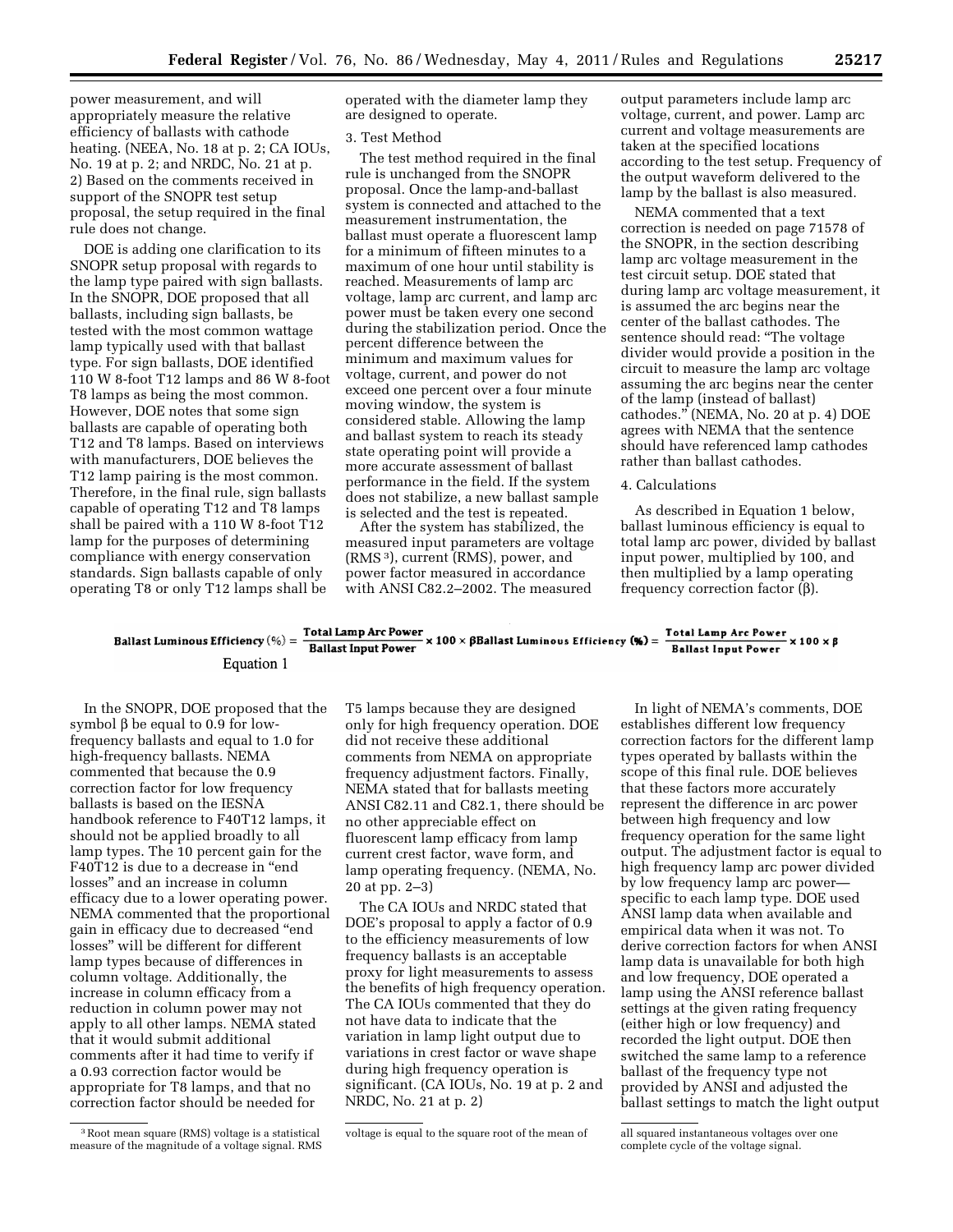with the output obtained using the first ballast. DOE recorded the lamp arc

power once the light output was matched.

| TABLE III.2-FREQUENCY ADJUSTMENT FACTORS |  |
|------------------------------------------|--|
|------------------------------------------|--|

| <b>Ballast type</b>                                                                                                                                                                                                                                                          | Nominal lamp<br>wattage | Lamp diameter and<br>base | Frequency adjustment factor |                |
|------------------------------------------------------------------------------------------------------------------------------------------------------------------------------------------------------------------------------------------------------------------------------|-------------------------|---------------------------|-----------------------------|----------------|
|                                                                                                                                                                                                                                                                              |                         |                           | Low-frequency               | High-frequency |
| Ballasts that operate straight-shaped lamps (commonly referred<br>to as 4-foot medium bipin lamps) with medium bipin bases and<br>a nominal overall length of 48 inches.                                                                                                     | 32                      | T8 MBP                    | 0.94                        | 1.0            |
|                                                                                                                                                                                                                                                                              | 34                      | T12 MBP                   | $*0.93$                     | 1.0            |
| Ballasts that operate U-shaped lamps (commonly referred to as<br>2-foot U-shaped lamps) with medium bipin bases and a nomi-<br>nal overall length between 22 and 25 inches.                                                                                                  | 32                      | T8 MBP                    | 0.94                        | 1.0            |
|                                                                                                                                                                                                                                                                              | 34                      | T12 MBP                   | $*0.93$                     | 1.0            |
| Ballasts that operate rapid-start lamps (commonly referred to as<br>8-foot high output lamps) with recessed double contact bases<br>and a nominal overall length of 96 inches.                                                                                               | 86                      | T8 HO RDC                 | $*0.92$                     | 1.0            |
|                                                                                                                                                                                                                                                                              | 95                      | T12 HO RDC                | $*0.94$                     | 1.0            |
| Ballasts that operate instant-start lamps (commonly referred to as<br>8-foot slimline lamps) with single pin bases and a nominal<br>overall length of 96 inches.                                                                                                             | 59                      | T8 slimline SP            | 0.95                        | 1.0            |
|                                                                                                                                                                                                                                                                              | 60                      | T12 slimline SP           | $*0.94$                     | 1.0            |
| Ballasts that operate straight-shaped lamps (commonly referred<br>to as 4-foot miniature bipin standard output lamps) with minia-<br>ture bipin bases and a nominal length between 45 and 48<br>inches.                                                                      | 28                      | T5 SO Mini-BP             | $*0.95$                     | 1.0            |
| Ballasts that operate straight-shaped lamps (commonly referred<br>to as 4-foot miniature bipin high output lamps) with miniature<br>bipin bases and a nominal length between 45 and 48 inches.                                                                               | 54                      | T5 HO Mini-BP             | $*0.95$                     | 1.0            |
| Ballasts that operate rapid-start lamps (commonly referred to as<br>8-foot high output lamps) with recessed double contact bases,<br>a nominal overall length of 96 inches, and that operate at ambi-<br>ent temperatures of 20 °F or less and are used in outdoor<br>signs. | 86                      | T8 HO RDC                 | $*0.92$                     | 1.0            |
|                                                                                                                                                                                                                                                                              |                         | 110   T12 HO RDC          | $*0.94$                     | 1.0            |

MBP, Mini-BP, RDC, and SP represent medium bipin, miniature bipin, recessed double contact, and single pin, respectively. \* Empirically derived.

#### 5. Updates to Existing Test Procedure

DOE is not changing the proposed updates to the existing test procedure from the SNOPR in this final rule. DOE is updating the references to ANSI standards for the existing light-outputbased test procedure. DOE is using the most recent versions of these standards, namely ANSI C82.2–2002, ANSI C82.11–2002 4, and ANSI C82.1–2004. The amendments to the existing test procedure in Appendix Q to Subpart B of 10 CFR part 430 will be effective 30 days after publication of the test procedure final rule.

6. Normative References for ANSI C82.2–2002

DOE is not changing its proposals regarding the specification of normative references to be used with ANSI C82.2– 2002 from the SNOPR in this final rule. DOE is amending the existing fluorescent lamp ballast test procedure in Appendix Q to incorporate references to ANSI C82.2–2002 and including

references to ANSI C82.2–2002 in the new appendix Q1. In examining the ANSI standard, DOE found that within ANSI C82.2–2002, there are references to other ANSI standards. In particular, section 2 of ANSI C82.2–2002 states that ''when American National Standards referred to in this document [ANSI C82.2–2002] are superseded by a revision approved by the American National Standards Institute, Inc. the revision shall apply.'' Revisions to these normative standards could potentially impact compliance with energy conservation standards by changing the tested value for energy efficiency. Therefore, DOE is specifying the particular versions of the ANSI standards that will be used in conjunction with ANSI C82.2–2002. DOE is using ANSI C78.81–2010, ANSI C82.1–2004, ANSI C82.11–2002, and ANSI C82.13–2002 in support of ANSI C82.2–2002. All other normative references are as directly specified in ANSI C82.2–2002. These specifications will apply to the ANSI C82.2–2002 references in Appendix Q and to the ANSI C82.2–2002 references in Appendix Q1.

# *E. Burden To Conduct the Test Procedure*

EPCA requires that any test procedures prescribed or amended under this section be reasonably designed to produce test results that measure energy efficiency, energy use or estimated annual operating cost of a covered product during a representative average use cycle or period of use. Test procedures must also not be unduly burdensome to conduct.'' (42 U.S.C. 6293(b)(3)). Today's final test procedure measures the performance of a ballast by computing the ratio of lamp arc power to ballast input power and adjusting for lamp operating frequency. The test procedure is less burdensome than the existing procedure largely because of the simplicity of electrical measurements compared to photometric measurements. In addition, the lamp loads are less expensive than precision resistor loads proposed in the NOPR and are already a common item used in test facilities. The assessment of testing burden is discussed in more detail with reference to small businesses in section IV.B. NEEA commented that it was

<sup>4</sup> ''American National Standards for Lamp Ballasts—High Frequency Lamp Ballasts— Supplements,'' approved January 17, 2002.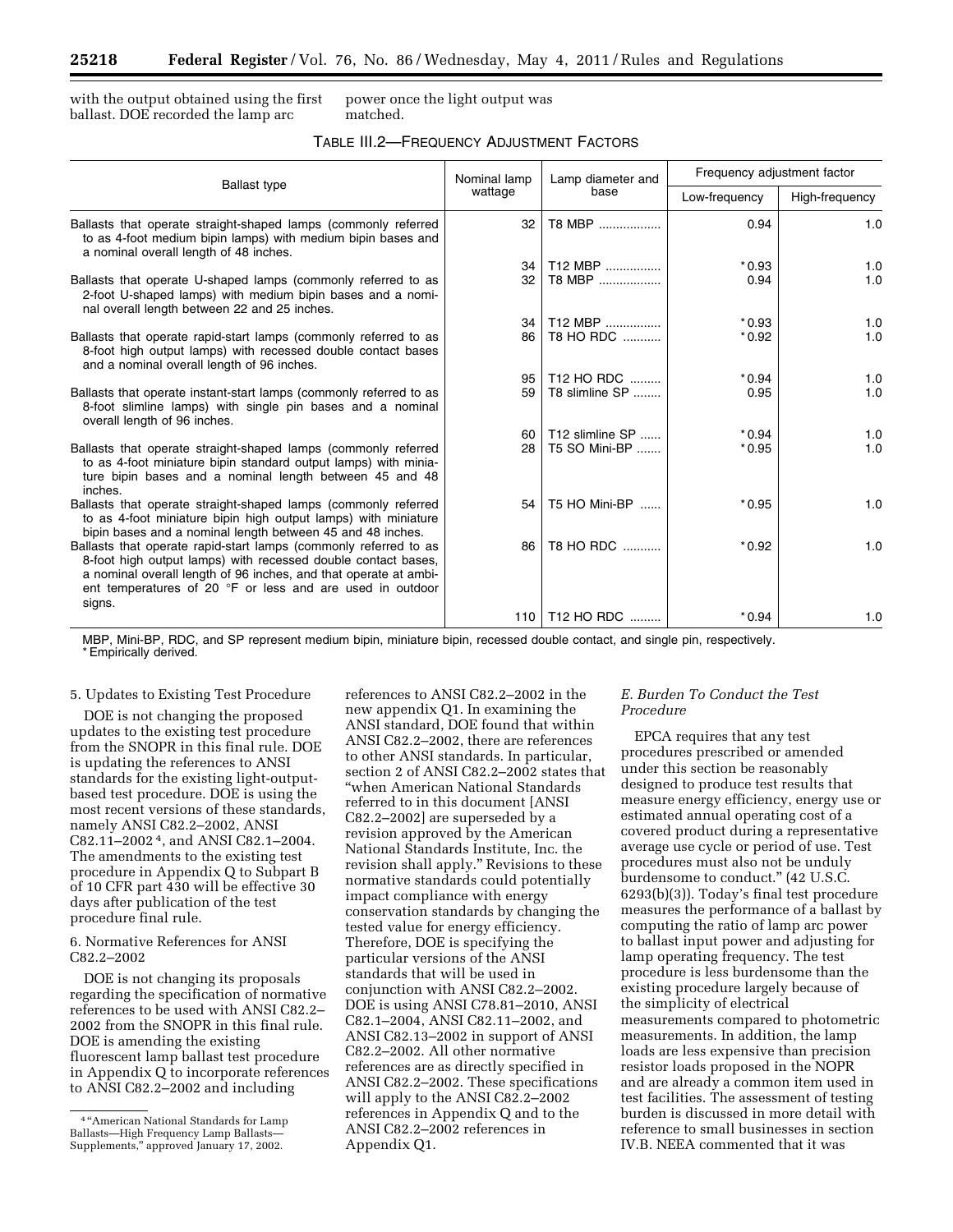pleased with the basics of the proposed test procedure and supported a test procedure that does not unduly burden manufacturers. (NEEA, No. 18 at p. 1)

To further ensure that the test procedure in this final rule is not unduly burdensome to conduct, DOE is not changing the minimum sample size (four) for generating a reported value or to the reported value itself. Currently, to demonstrate compliance with energy conservation standards, manufacturers must first test four examples of the basic model. The reported value of BLE is then equal to either the lower 99% confidence interval limit divided by 0.99 or the mean of the four values, whichever is smaller.

# *F. Impact on Measured Energy Efficiency*

In any rulemaking to amend a test procedure, DOE must determine whether the proposed test procedure would alter the measured energy efficiency of any covered product as determined under the existing test procedure. (42 U.S.C. 6293(e)(1)) If DOE determines that the amended test procedure would alter the measured efficiency of a covered product, DOE must amend the applicable energy conservation standard accordingly. (42 U.S.C. 6293(e)(2)) This final rule active mode test procedure changes the metric used to describe the energy efficiency of a ballast. DOE is currently amending energy conservation standards for fluorescent lamp ballasts in the standards rulemaking. In that rulemaking, DOE is considering standards based on the measured efficiency of the ballast in accordance with the test procedure prescribed in this active mode test procedure rulemaking. The BLE test procedure final rule will not affect compliance with existing energy conservation standards because manufacturers will not be required to use the new test procedure until the date manufacturers are required to comply with any amended standards.

# *G. Scope of Applicability*

Today's test procedure final rule is applicable to the fluorescent lamp ballasts covered in the proposed scope of coverage outlined in the fluorescent lamp ballast standard NOPR, which includes ballasts that operate F32T8, F34T12, F28T5SO, F54T5HO, F96T8/ ES, F96T12/ES, F96T8HO, F96T12HO/ ES, and F96T12HO lamps. 76 FR 20090 (April 11, 2011). These ballasts can operate between one and six lamps and are used in commercial, residential, and cold-temperature outdoor sign applications. For the test procedure in

this rulemaking, DOE is establishing particular test setups and calculations depending on type of ballast, as described in more detail in section III.D. For example, DOE is specifying certain fluorescent lamps and numbers of these lamps to be paired with certain ballasts for determining ballast performance.

# *H. Certification and Enforcement*

In the test procedure SNOPR, DOE proposed the measurement of BLE using electrical measurements of a lamp and ballast system. DOE believes this test procedure to be clearer and less burdensome to conduct compared to the existing method which may result in increased compliance. DOE also proposed that test facilities conducting compliance testing in accordance with amended standards promulgated by the ongoing standards rulemaking be National Volunteer Laboratory Accreditation Program (NVLAP) accredited, a program administered by the National Institute of Standards and Technology (NIST), or accredited by an organization recognized by NVLAP.

NVLAP accreditation is a finding of laboratory competence, certifying that a laboratory operates in accordance with NVLAP management and technical requirements. The NVLAP program is described in 15 CFR part 285, and encompasses the requirements of ISO/ IEC 17025.5 NVLAP (or an organization recognized by NVLAP) accreditation is currently required for laboratories providing certification and compliance data for general service fluorescent, general service incandescent, and incandescent reflector lamps. In the SNOPR, DOE stated that either of these accreditation requirements would ensure that all the data DOE uses in its rulemaking comes from standardized and quality controlled sources, increasing confidence in the precision of the data and limiting variations due to differences between testing laboratories. DOE determined that NVLAP imposes fees of \$9000 and \$8000 on years one and two of accreditation. For the years following, the fees alternate between \$5000 and \$8000, with the \$8000 fee corresponding to the on-site evaluation required every other year. Fees for other accreditation organizations are expected to be similar. DOE invited comment on the benefits and burden imposed by the requirement that certification and compliance data come from an NVLAP

or NVLAP recognized organization accredited laboratory.

NEMA agreed with DOE that there should be an accreditation requirement for laboratories generating certification and compliance data, but does not believe NVLAP accreditation or recognition should be the only option. NEMA recommended that the accreditation requirements should read: ''Laboratory accreditation is by ISO17025 accreditation on ballast energy efficiency procedures such as Underwriter Laboratories, Council of Canada, etc \* \* \*" (NEMA, No. 20 at p. 4).

NEEA and NRDC strongly supported the proposed requirement that all certification and compliance testing be done at NVLAP accredited or recognized laboratories to establish a testing regime that will produce accurate and repeatable results. (NEEA, No. 18 at p. 4 and NRDC, No. 21 at p. 2) The CA IOUs also agreed with DOE, noting that the overwhelming majority of ballasts tested by DOE showed significantly higher measured BEFs than their reported catalog values. The CA IOUs believe that requiring testing from accredited third party labs will help ensure testing consistency. (CA IOUs, No. 19 at p. 5) Earthjustice agreed with DOE that requiring NVLAP accreditation or recognition for labs that do certification and compliance data will increase the integrity of test data, adding that this requirement is especially important given DOE's proposal to allow manufacturers to manufacture and test their own products. Earthjustice believes that the benefits of the requirement outweigh any potential burdens because the added per-unit cost would be a negligible fraction of a penny. (Earthjustice, No. 22 at p. 1)

In this final rule, DOE is amending the laboratory accreditation requirements to be by ISO17025 accreditation on ballast energy efficiency procedures. Accreditation must be done by NVLAP or a NVLAPrecognized organization, Underwriter Laboratories, or Council of Canada. DOE invites interested parties to suggest whether organizations should be added or removed from the list of accepted accrediting bodies which could be incorporated in a future test procedure amendment. During manufacturer interviews, DOE learned that gaining NVLAP accreditation could take between six months and two years. This final rule imposes laboratory accreditation requirements only for compliance testing using Appendix Q1.

<sup>5</sup> International Organization for Standardization/ International Electrotechnical Commission, *General requirements for the competence of testing and calibration laboratories.* ISO/IEC 17025.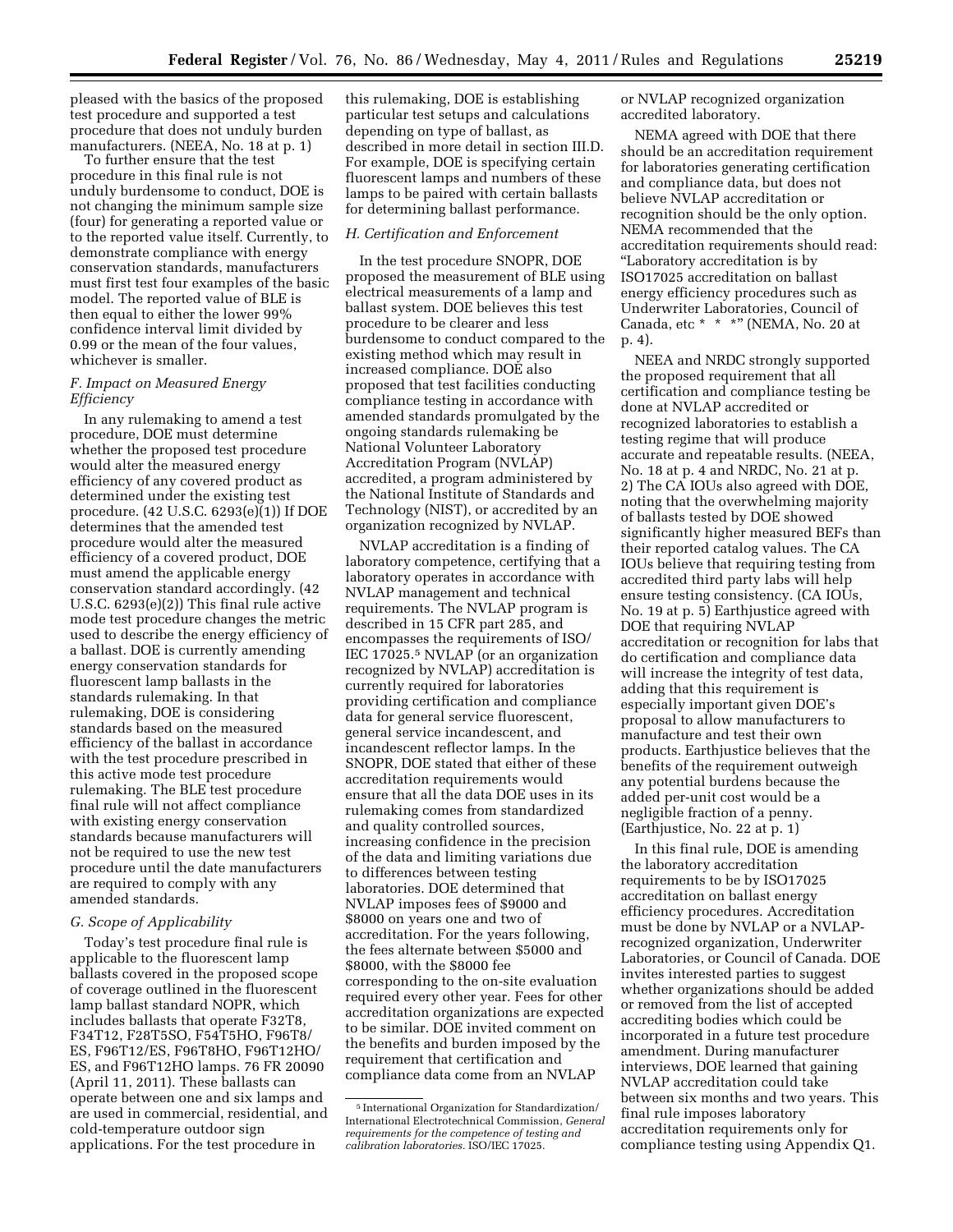# **IV. Procedural Issues and Regulatory Review**

#### *A. Review Under Executive Order 12866*

The Office of Management and Budget has determined that test procedure rulemakings do not constitute ''significant regulatory actions'' under section 3(f) of Executive Order 12866, Regulatory Planning and Review, 58 FR 51735 (Oct. 4, 1993). Accordingly, this action was not subject to review under the Executive Order by the Office of Information and Regulatory Affairs (OIRA) in the Office of Management and Budget (OMB).

# *B. Review Under the Regulatory Flexibility Act*

The Regulatory Flexibility Act (5 U.S.C. 601 *et seq.*) requires preparation of an initial regulatory flexibility analysis (IFRA) for any rule that by law must be proposed for public comment, unless the agency certifies that the rule, if promulgated, will not have a significant economic impact on a substantial number of small entities. As required by Executive Order 13272, ''Proper Consideration of Small Entities in Agency Rulemaking,'' 67 FR 53461 (August 16, 2002), DOE published procedures and policies on February 19, 2003, to ensure that the potential impacts of its rules on small entities are properly considered during the DOE rulemaking process. 68 FR 7990. DOE has made its procedures and policies available on the Office of the General Counsel's Web site: *[http://](http://www.gc.doe.gov) [www.gc.doe.gov.](http://www.gc.doe.gov)* 

DOE certified to the Office of Advocacy of the Small Business Administration (SBA) that the proposed test procedure for ballasts would not have a significant economic impact on a substantial number of small entities, and updated that certification in the SNOPR. The factual basis for that certification is as follows:

The SBA has set a size threshold for manufacturers of fluorescent lamp ballasts that defines those entities classified as ''small businesses'' for the purposes of the Regulatory Flexibility Analysis. DOE used the SBA's small business size standards to determine whether any small manufacturers of fluorescent lamp ballasts would be subject to the requirements of the rule. 65 FR 30836, 30850 (May 15, 2000), as amended at 65 FR 53533, 53545 (September 5, 2000) and codified at 13 CFR part 121. The size standards are listed by North American Industry Classification System (NAICS) code and industry description and are available at *[http://www.sba.gov/idc/groups/public/](http://www.sba.gov/idc/groups/public/documents/sba_homepage/serv_sstd_tablepdf.pdf) [documents/sba](http://www.sba.gov/idc/groups/public/documents/sba_homepage/serv_sstd_tablepdf.pdf)*\_*homepage/* 

*serv*\_*sstd*\_*[tablepdf.pdf.](http://www.sba.gov/idc/groups/public/documents/sba_homepage/serv_sstd_tablepdf.pdf)* Fluorescent lamp ballast manufacturing is classified under NAICS 335311, ''Power, Distribution, & Specialty Transformer Manufacturing.'' The SBA sets a threshold of 750 employees or less for an entity to be considered as a small business for this category.

To identify potential small manufacturers as defined by SBA, DOE conducted a market survey using all available public information. DOE's research involved several industry trade association membership directories, product databases, individual company Web sites, and marketing research tools (*e.g.,* Dun and Bradstreet reports) to create a list of every company that manufactures or sells fluorescent lamp ballasts covered by this rulemaking. DOE reviewed all publicly-available data and contacted companies on its list, as necessary, to determine whether they met the SBA's definition of a small business manufacturer of covered fluorescent lamp ballasts. DOE screened out companies that did not offer fluorescent lamp ballasts covered by this rulemaking, did not meet the definition of a "small business," or are foreign owned and operated. Ultimately, DOE identified approximately 10 fluorescent lamp ballast manufacturers that produce covered fluorescent lamp ballasts and can potentially be considered small businesses out of the at least 54 ballast manufacturers identified in the fluorescent lamp ballast standards NOPR.

The final rule includes revisions to appendix Q and a new appendix Q1. The revisions to appendix Q update an industry reference and do not change the test method or increase testing burden. The only difference between the two test procedures relates to the interference of testing instrumentation. Specifically, the input power measurement of ANSI C82.2–2002 reduces the interference of instrumentation on the input power measurement as compared to ANSI C82.2–1984. The vast majority of companies and testing facilities, however, already employ modern instrumentation that does not significantly interfere with input power measurements. Thus, updating this industry reference would not impose additional financial burden in terms of labor or materials. As described in more detail in section III.D, the amended test procedure for appendix Q1 is generally less burdensome compared to the existing test procedure, while reducing measurement variation. This procedure uses only electrical measurements which are generally simpler and more quickly carried out than photometric

measurements. The final test procedure only uses a reference ballast once every 24 hours, rather than during the performance evaluation of each individual ballast. This change reduces the number of measurements necessary for assigning a BLE to a ballast compared to the number of measurements necessary for BEF under the existing test procedure. In addition, the final test method specifies a shorter lamp seasoning period (12 hours versus 100 hours) because the lamp's electrical characteristics stabilize sooner than its photometric characteristics.

To analyze the testing burden impacts described above on small business manufacturers, DOE first sought to examine publically available financial data for those companies identified as small businesses to compare the estimated revenue and profit of these businesses to the anticipated testing burden associated with this final test procedure. In the SNOPR, DOE determined that all the identified small business manufacturers were privately owned, and as a result, financial data was not publically available. DOE estimates that the incremental testing costs for an average small business would be no more and likely less than testing costs under the existing BEF test procedure for the reasons set forth in the following paragraph.

The BLE procedure requires no additional equipment compared to the existing test procedure and eliminates the usage of photocells or an integrating sphere. In addition, the existing BEF test procedure requires measurements of lamp light output on a reference ballast and measurements on a test ballast during each test. Light output measurements and electrical measurements of the reference system can require one to two hours depending on the number of reference ballasts available and the speed at which the lamp reaches photometric stability. Light output and electrical measurements of the test ballast are taken immediately after switching the lamps from the reference to the test system. In contrast, the BLE procedure in this final rule requires the reference lamps to be measured and stabilized on a reference ballast only once every twenty four hours. After this stabilization, subsequent testing of the ballasts of interest can take between 15 and 60 minutes. In the SNOPR, DOE estimated that between 4 and 8 ballast samples could be completed in an eight hour period using the existing BEF test procedure, while between 8 and 16 tests could be completed using the BLE test procedure. Therefore, DOE estimated the BLE procedure could result in an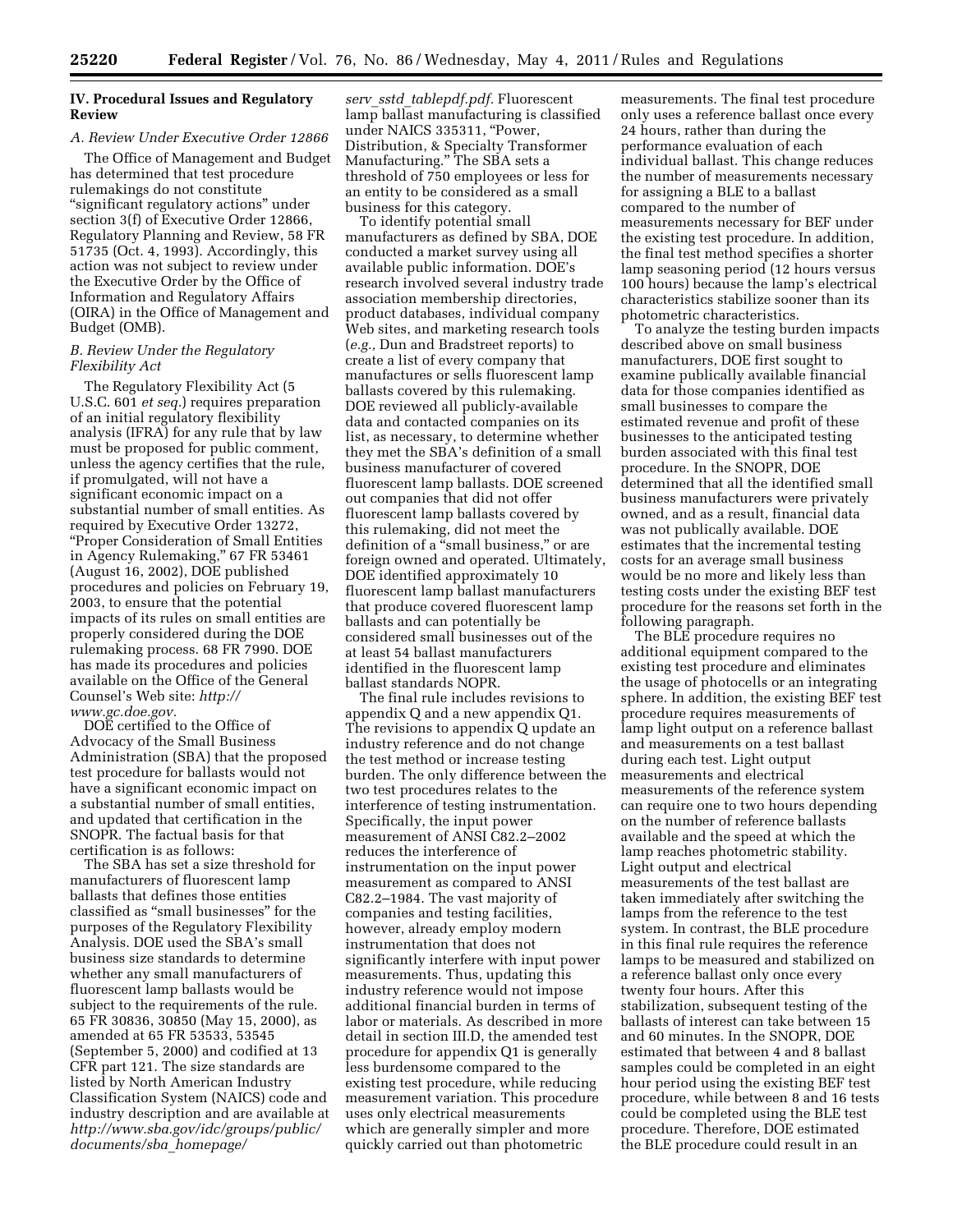incremental reduction in testing time of about 50%. Assuming the labor rate for carrying out either procedure is \$100 per hour, the BLE procedure could reduce testing costs by \$50 to \$100 dollars per test. DOE noted that depending on setup, some facilities may see less of a reduction in testing time or potentially no change in testing time. Finally, as presented in the SNOPR, DOE believes the cost of test laboratory accreditation is approximately \$8000 per year, which DOE believes would not be a significant impact.

On the basis of the foregoing, DOE concluded that this final rule would not have a significant impact on a substantial number of small entities. Accordingly, DOE has not prepared a regulatory flexibility analysis for this rulemaking. DOE has provided its certification and supporting statement of factual basis to the Chief Counsel for Advocacy of the Small Business Administration for review under 5 U.S.C. 605(b).

# *C. Review Under the Paperwork Reduction Act of 1995*

Manufacturers of fluorescent lamp ballasts must certify to DOE that their product complies with any applicable energy conservation standard. In certifying compliance, manufacturers must test their product according to the DOE test procedure for fluorescent lamp ballasts, including any amendments adopted for that test procedure. DOE has proposed regulations for the certification and recordkeeping requirements for all covered consumer products and commercial equipment, including fluorescent lamp ballasts. 75 FR 56796 (Sept. 16, 2010). The collection-of-information requirement for the certification and recordkeeping has been approved by OMB under control number 1910–1400. As described in the NOPR, the public reporting burden for the certification is estimated to average 20 hours per response, including the time for reviewing instructions, searching existing data sources, gathering and maintaining the data needed, and completing and reviewing the collection of information.

Public comment is sought regarding: whether this proposed collection of information is necessary for the proper performance of the functions of the agency, including whether the information shall have practical utility; the accuracy of the burden estimate; ways to enhance the quality, utility, and clarity of the information to be collected; and ways to minimize the burden of the collection of information, including through the use of automated

collection techniques or other forms of information technology. Send comments on these or any other aspects of the collection of information to Tina Kaarsberg (see **ADDRESSES**) and by e-mail to

# *Christine*\_*J.*\_*[Kymn@omb.eop.gov](mailto:Christine_J._Kymn@omb.eop.gov)*.

Notwithstanding any other provision of the law, no person is required to respond to, nor shall any person be subject to a penalty for failure to comply with, a collection of information subject to the requirements of the PRA, unless that collection of information displays a currently valid OMB Control Number.

## *D. Review Under the National Environmental Policy Act of 1969*

In this final rule, DOE amends its test procedure for fluorescent lamp ballasts. DOE has determined that this rule falls into a class of actions that are categorically excluded from review under the National Environmental Policy Act of 1969 (42 U.S.C. 4321 *et seq.*) and DOE's implementing regulations at 10 CFR part 1021. Specifically, this rule amends an existing rule without affecting the amount, quality or distribution of energy usage, and, therefore, will not result in any environmental impacts. Thus, this rulemaking is covered by Categorical Exclusion A5 under 10 CFR part 1021, subpart D, which applies to any rulemaking that interprets or amends an existing rule without changing the environmental effect of that rule. Accordingly, neither an environmental assessment nor an environmental impact statement is required.

# *E. Review Under Executive Order 13132*

Executive Order 13132, "Federalism," 64 FR 43255 (August 4, 1999) imposes certain requirements on agencies formulating and implementing policies or regulations that preempt State law or that have Federalism implications. The Executive Order requires agencies to examine the constitutional and statutory authority supporting any action that would limit the policymaking discretion of the States and to carefully assess the necessity for such actions. The Executive Order also requires agencies to have an accountable process to ensure meaningful and timely input by State and local officials in the development of regulatory policies that have Federalism implications. On March 14, 2000, DOE published a statement of policy describing the intergovernmental consultation process it will follow in the development of such regulations. 65 FR 13735. DOE examined this final rule and determined that it will not have a substantial direct

effect on the States, on the relationship between the national government and the States, or on the distribution of power and responsibilities among the various levels of government. EPCA governs and prescribes Federal preemption of State regulations as to energy conservation for the products that are the subject of today's final rule. States can petition DOE for exemption from such preemption to the extent, and based on criteria, set forth in EPCA. (42 U.S.C. 6297(d)) No further action is required by Executive Order 13132.

#### *F. Review Under Executive Order 12988*

Regarding the review of existing regulations and the promulgation of new regulations, section 3(a) of Executive Order 12988, ''Civil Justice Reform,'' 61 FR 4729 (Feb. 7, 1996), imposes on Federal agencies the general duty to adhere to the following requirements: (1) Eliminate drafting errors and ambiguity; (2) write regulations to minimize litigation; (3) provide a clear legal standard for affected conduct rather than a general standard; and (4) promote simplification and burden reduction. Section 3(b) of Executive Order 12988 specifically requires that Executive agencies make every reasonable effort to ensure that the regulation: (1) Clearly specifies the preemptive effect, if any; (2) clearly specifies any effect on existing Federal law or regulation; (3) provides a clear legal standard for affected conduct while promoting simplification and burden reduction; (4) specifies the retroactive effect, if any; (5) adequately defines key terms; and (6) addresses other important issues affecting clarity and general draftsmanship under any guidelines issued by the Attorney General. Section 3(c) of Executive Order 12988 requires Executive agencies to review regulations in light of applicable standards in sections 3(a) and 3(b) to determine whether they are met or it is unreasonable to meet one or more of them. DOE has completed the required review and determined that, to the extent permitted by law, this final rule meets the relevant standards of Executive Order 12988.

# *G. Review Under the Unfunded Mandates Reform Act of 1995*

Title II of the Unfunded Mandates Reform Act of 1995 (UMRA) requires each Federal agency to assess the effects of Federal regulatory actions on State, local, and Tribal governments and the private sector. Public Law 104–4, sec. 201 (codified at 2 U.S.C. 1531). For a regulatory action resulting in a rule that may cause the expenditure by State, local, and Tribal governments, in the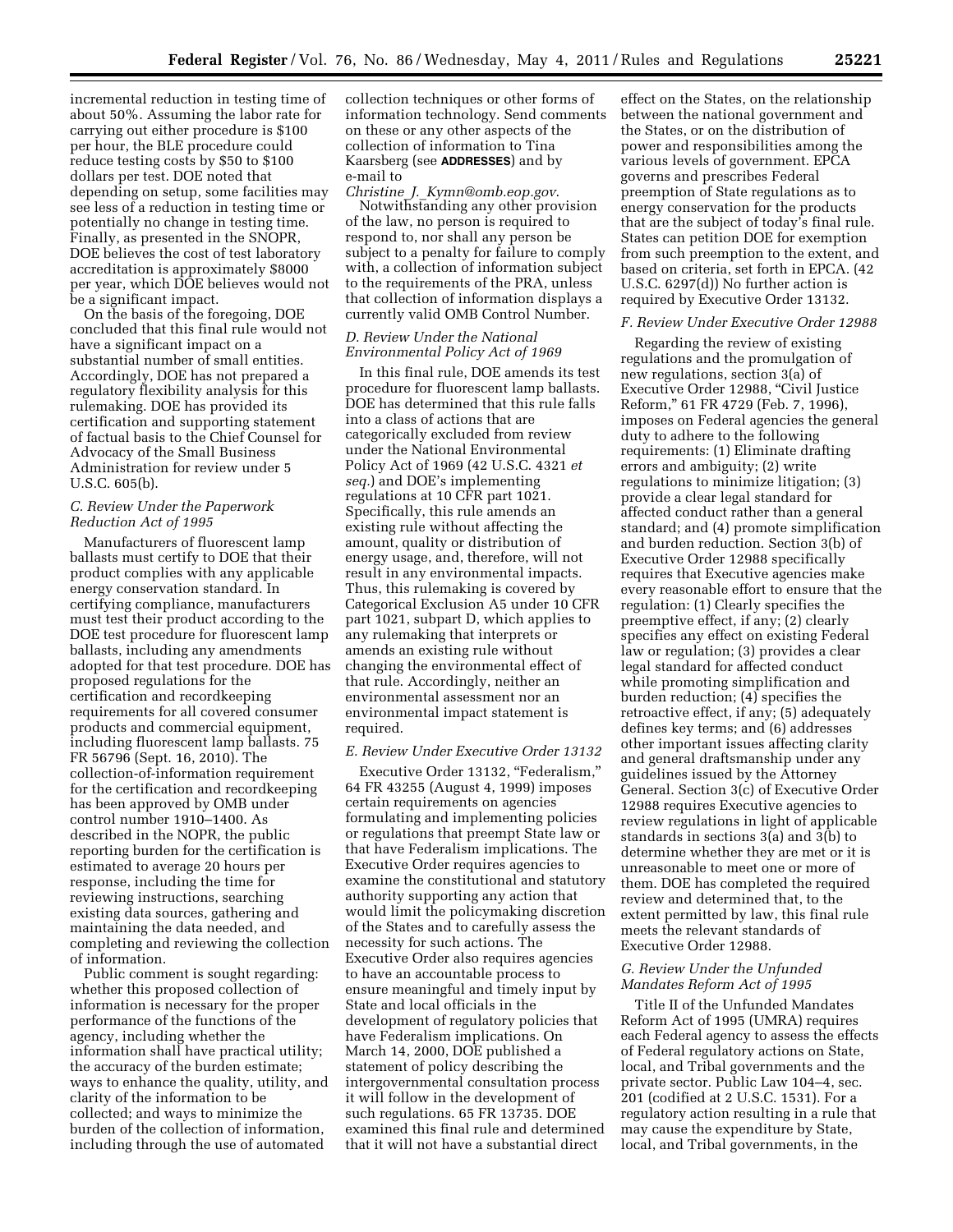aggregate, or by the private sector of \$100 million or more in any one year (adjusted annually for inflation), section 202 of UMRA requires a Federal agency to publish a written statement that estimates the resulting costs, benefits, and other effects on the national economy. (2 U.S.C. 1532(a), (b)) The UMRA also requires a Federal agency to develop an effective process to permit timely input by elected officers of State, local, and Tribal governments on a proposed ''significant intergovernmental mandate," and requires an agency plan for giving notice and opportunity for timely input to potentially affected small governments before establishing any requirements that might significantly or uniquely affect small governments. On March 18, 1997, DOE published a statement of policy on its process for intergovernmental consultation under UMRA. 62 FR 12820; also available at *[http://](http://www.gc.doe.gov)  [www.gc.doe.gov.](http://www.gc.doe.gov)* DOE examined today's final rule according to UMRA and its statement of policy and determined that the rule contains neither an intergovernmental mandate, nor a mandate that may result in the expenditure of \$100 million or more in any year, so these requirements do not apply.

# *H. Review Under the Treasury and General Government Appropriations Act, 1999*

Section 654 of the Treasury and General Government Appropriations Act, 1999 (Pub. L. 105–277) requires Federal agencies to issue a Family Policymaking Assessment for any rule that may affect family well-being. Today's final rule will not have any impact on the autonomy or integrity of the family as an institution. Accordingly, DOE has concluded that it is not necessary to prepare a Family Policymaking Assessment.

#### *I. Review Under Executive Order 12630*

DOE has determined, under Executive Order 12630, ''Governmental Actions and Interference with Constitutionally Protected Property Rights'' 53 FR 8859 (March 18, 1988), that this regulation will not result in any takings that might require compensation under the Fifth Amendment to the U.S. Constitution.

# *J. Review Under Treasury and General Government Appropriations Act, 2001*

Section 515 of the Treasury and General Government Appropriations Act, 2001 (44 U.S.C. 3516 note) provides for agencies to review most disseminations of information to the public under guidelines established by each agency pursuant to general

guidelines issued by OMB. OMB's guidelines were published at 67 FR 8452 (Feb. 22, 2002), and DOE's guidelines were published at 67 FR 62446 (Oct. 7, 2002). DOE has reviewed today's final rule under the OMB and DOE guidelines and has concluded that it is consistent with applicable policies in those guidelines.

#### *K. Review Under Executive Order 13211*

Executive Order 13211, "Actions Concerning Regulations That Significantly Affect Energy Supply, Distribution, or Use,'' 66 FR 28355 (May 22, 2001), requires Federal agencies to prepare and submit to OMB, a Statement of Energy Effects for any significant energy action. A ''significant energy action'' is defined as any action by an agency that promulgated or is expected to lead to promulgation of a final rule, and that: (1) Is a significant regulatory action under Executive Order 12866, or any successor order; and (2) is likely to have a significant adverse effect on the supply, distribution, or use of energy; or (3) is designated by the Administrator of OIRA as a significant energy action. For any significant energy action, the agency must give a detailed statement of any adverse effects on energy supply, distribution, or use if the regulation is implemented, and of reasonable alternatives to the action and their expected benefits on energy supply, distribution, and use.

Today's regulatory action is not a significant regulatory action under Executive Order 12866. Moreover, it would not have a significant adverse effect on the supply, distribution, or use of energy, nor has it been designated as a significant energy action by the Administrator of OIRA. Therefore, it is not a significant energy action, and, accordingly, DOE has not prepared a Statement of Energy Effects.

# *L. Review Under Section 32 of the Federal Energy Administration Act of 1974*

Under section 301 of the Department of Energy Organization Act (Pub. L. 95– 91; 42 U.S.C. 7101), DOE must comply with section 32 of the Federal Energy Administration Act of 1974, as amended by the Federal Energy Administration Authorization Act of 1977. (15 U.S.C. 788; FEAA) Section 32 essentially provides in relevant part that, where a proposed rule authorizes or requires use of commercial standards, the notice of proposed rulemaking must inform the public of the use and background of such standards. In addition, section 32(c) requires DOE to consult with the Attorney General and the Chairman of the Federal Trade Commission (FTC)

concerning the impact of the commercial or industry standards on competition.

This final test procedure incorporates testing methods contained in the following commercial standards: ANSI C78.81–2010, Revision of ANSI C78.81– 2005 (''ANSI C78.81–2010''), American National Standard for Electric Lamps— Double-Capped Fluorescent Lamps— Dimensional and Electrical Characteristics; ANSI C82.1–2004, Revision of ANSI C82.1–1997 (''ANSI C82.1''), American National Standard for Lamp Ballast—Line-Frequency Fluorescent Lamp Ballast; ANSI C82.2– 2002, Revision of ANSI C82.2–1994 (R1995), American National Standard for Lamp Ballasts-Method of Measurement of Fluorescent Ballasts; ANSI C82.11–2002, Revision of ANSI C82.11–1993 (''ANSI C82.11''), American National Standard for Lamp Ballasts—High-frequency Fluorescent Lamp Ballasts; ANSI C82.13–2002 (''ANSI C82.13''), American National Standard for Lamp Ballasts—Definitions for Fluorescent Lamps and Ballasts; ANSI C78.375–1997, Revision of ANSI C78.375-1991 ("ANSI C78.375"), American National Standard for Fluorescent Lamps—Guide for Electrical Measurements, first edition; ANSI C82.3–2002, Revision of ANSI C82.3– 1983 (R 1995) (''ANSI C82.3''), American National Standard for Reference Ballasts for Fluorescent Lamps. DOE has evaluated these standards and was unable to conclude whether they fully comply with the requirements of section 32(b) of the FEAA (*i.e.* whether it was developed in a manner that fully provides for public participation, comment, and review.) DOE has consulted with both the Attorney General and the Chairman of the FTC about the impact on competition of using the methods contained in these standards and has received no comments objecting to their use.

## *M. Congressional Notification*

As required by 5 U.S.C. 801, DOE will report to Congress on the promulgation of today's rule before its effective date. The report will state that it has been determined that the rule is not a ''major rule'' as defined by 5 U.S.C. 804(2).

#### *N. Approval of the Office of the Secretary*

The Secretary of Energy has approved publication of this final rule.

#### **List of Subjects in 10 CFR Part 430**

Administrative practice and procedure, Confidential business information, Energy conservation, Household appliances, Imports,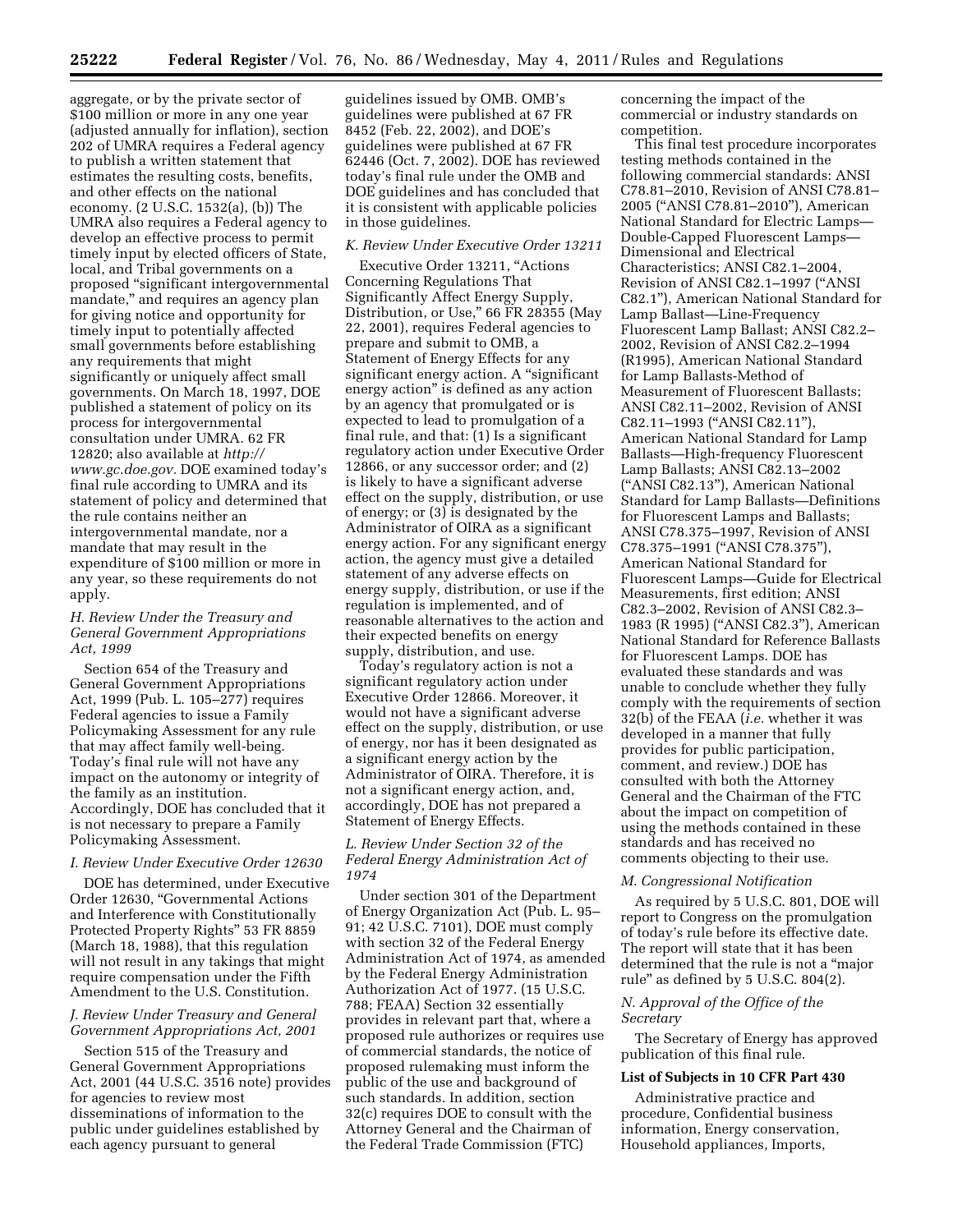Incorporation by reference, Intergovernmental relations, Small businesses.

Issued in Washington, DC, on April 26, 2011.

# **Kathleen B. Hogan,**

*Deputy Assistant Secretary for Energy Efficiency, Office of Technology Development, Energy Efficiency and Renewable Energy.* 

For the reasons stated in the preamble, DOE amends part 430 of Chapter II of Title 10, Code of Federal Regulations as set forth below:

# **PART 430—ENERGY CONSERVATION PROGRAM FOR CONSUMER PRODUCTS**

■ 1. The authority citation for part 430 continues to read as follows:

**Authority:** 42 U.S.C. 6291–6309; 28 U.S.C. 2461 note.

■ 2. Section 430.3 is amended by:

■ a. Redesignating paragraph (c)(13) as  $(c)(17); (c)(12)$  as  $(c)(13); (c)(11)$  as (c)(14); and paragraphs (c)(6) through  $(c)(10)$  as  $(c)(7)$  through  $(c)(11)$ , respectively;

■ b. Removing in redesignated paragraphs  $(c)(7)$  and  $(c)(14)$  the words ''Appendix R'' and adding in their place ''Appendix Q, Appendix Q1 and Appendix R'';

■ c. Revising redesignated paragraph  $(c)(13);$ 

■ d. Adding new paragraphs (c)(6),

 $(c)(12)$ ,  $(c)(15)$  and  $(c)(16)$  to read as set forth below;

■ e. Removing and reserving paragraph  $(d)$ 

These revisions and additions read as follows:

# **§ 430. 3 Materials incorporated by reference.**

\* \* \* \* \* (c) \* \* \*

(6) ANSI\_IEC C78.81–2010 (''ANSI C78.81–2010''), American National Standard for Electric Lamps—Double-Capped Fluorescent Lamps— Dimensional and Electrical Characteristics, approved January 14, 2010; IBR approved for Appendix Q and Appendix Q1 to Subpart B.

\* \* \* \* \* (12) ANSI C82.1–2004, (''ANSI C82.1''), American National Standard for Lamp Ballast—Line Frequency Fluorescent Lamp Ballast, approved November 19, 2004; IBR approved for Appendix Q and Appendix Q1 to Subpart B.

(13) ANSI C82.2–2002, (''ANSI C82.2''), American National Standard for Lamp Ballasts—Method of Measurement of Fluorescent Ballasts, Approved June

6, 2002, IBR approved for Appendix Q and Appendix Q1 to Subpart B. \* \* \* \* \*

(15) ANSI C82.11 Consolidated-2002, (''ANSI C82.11''), American National Standard for Lamp Ballasts—Highfrequency Fluorescent Lamp Ballasts— Supplements, approved March 11, 1999, August 5, 1999 and January 17, 2002; IBR approved for Appendix Q and Appendix Q1 to Subpart B.

(16) ANSI C82.13–2002 (''ANSI C82.13''), American National Standard for Lamp Ballasts—Definitions for Fluorescent Lamps and Ballasts, approved July 23, 2002; IBR approved for Appendix Q and Appendix Q1 to Subpart B.

\* \* \* \* \* (d) [Reserved] \* \* \* \* \*

■ 3. Section 430.23 is amended by revising paragraph (q) to read as follows:

## **§ 430.23 Test procedures for the measurement of energy and water consumption.**

\* \* \* \* \* (q) *Fluorescent Lamp Ballasts.* (1) The Estimated Annual Energy Consumption (EAEC) for fluorescent lamp ballasts, expressed in kilowatt-hours per year, shall be the product of:

(i) The input power in kilowatts as determined in accordance with section 3.1.3.1 of appendix Q to this subpart; and

(ii) The representative average use cycle of 1,000 hours per year, the resulting product then being rounded off to the nearest kilowatt-hour per year.

(2) Ballast Efficacy Factor (BEF) shall be as determined in section 4.2 of appendix Q of this subpart.

(3) The Estimated Annual Operating Cost (EAOC) for fluorescent lamp ballasts, expressed in dollars per year, shall be the product of:

(i) The representative average unit energy cost of electricity in dollars per kilowatt-hour as provided by the Secretary,

(ii) The representative average use cycle of 1,000 hours per year, and

(iii) The input power in kilowatts as determined in accordance with section 3.1.3.1 of appendix Q to this subpart, the resulting product then being rounded off to the nearest dollar per year.

(4) Standby power consumption of certain fluorescent lamp ballasts shall be measured in accordance with section 3.2 of appendix Q to this subpart. \* \* \* \* \*

■ 4. Section 430.25 is revised to read as follows:

## **§ 430.25 Laboratory Accreditation Program.**

Testing for fluorescent lamp ballasts performed in accordance with appendix Q1 to this subpart shall comply with this section § 430.25. The testing for general service fluorescent lamps, general service incandescent lamps, and incandescent reflector lamps shall be performed in accordance with appendix R to this subpart. The testing for medium base compact fluorescent lamps shall be performed in accordance with appendix W of this subpart. This testing shall be conducted by test laboratories accredited by the National Voluntary Laboratory Accreditation Program (NVLAP) or by an accrediting organization recognized by NVLAP. NVLAP is a program of the National Institute of Standards and Technology, U.S. Department of Commerce. NVLAP standards for accreditation of laboratories that test for compliance with standards for fluorescent lamp ballast luminous efficiency (BLE), lamp efficacy, and CRI are set forth in 15 CFR part 285. A manufacturer's or importer's own laboratory, if accredited, may conduct the applicable testing. Testing for BLE may also be conducted by laboratories accredited by Underwriters Laboratories or Council of Canada. Testing for fluorescent lamp ballasts performed in accordance with appendix Q to this subpart is not required to be conducted by test laboratories accredited by NVLAP or an accrediting organization recognized by NVLAP.

■ 5. Appendix Q to subpart B of part 430 is amended by:

■ a. Revising sections 1.15, 1.16, 1.17, and 2.

■ b. Redesignating sections 3.1, 3.2, 3.3, 3.3.1, 3.3.2, 3.3.3, 3.4, 3.4.1, and 3.4.2 as sections 3.1.1, 3.1.2, 3.1.3, 3.1.3.1, 3.1.3.2, 3.1.3.3, 3.1.4, 3.1.4.1, and 3.1.4.2, respectively.

■ c. Revising redesignated sections

3.1.1, 3.1.2, 3.1.3.1, 3.1.3.2, 3.1.3.3,

3.1.4.1, and 3.1.4.2.

■ d. Redesignating sections 3.5, 3.5.1, 3.5.2, 3.5.3, 3.5.3.1, 3.5.3.2, 3.5.3.3, and 3.5.3.4 as sections 3.2, 3.2.2, 3.2.3, 3.2.4,

3.2.4.1, 3.2.4.2, 3.2.4.3, and 3.2.4.4,

respectively.

■ e. Adding sections 3.1 and 3.2.1.

■ f. Revising section 4.

These revisions and additions read as follows:

# **Appendix Q to Subpart B of Part 430— Uniform Test Method for Measuring the Energy Consumption of Fluorescent Lamp Ballasts**

 $1. * * * *$ 

1.15 *Power Factor* means the power input divided by the product of ballast input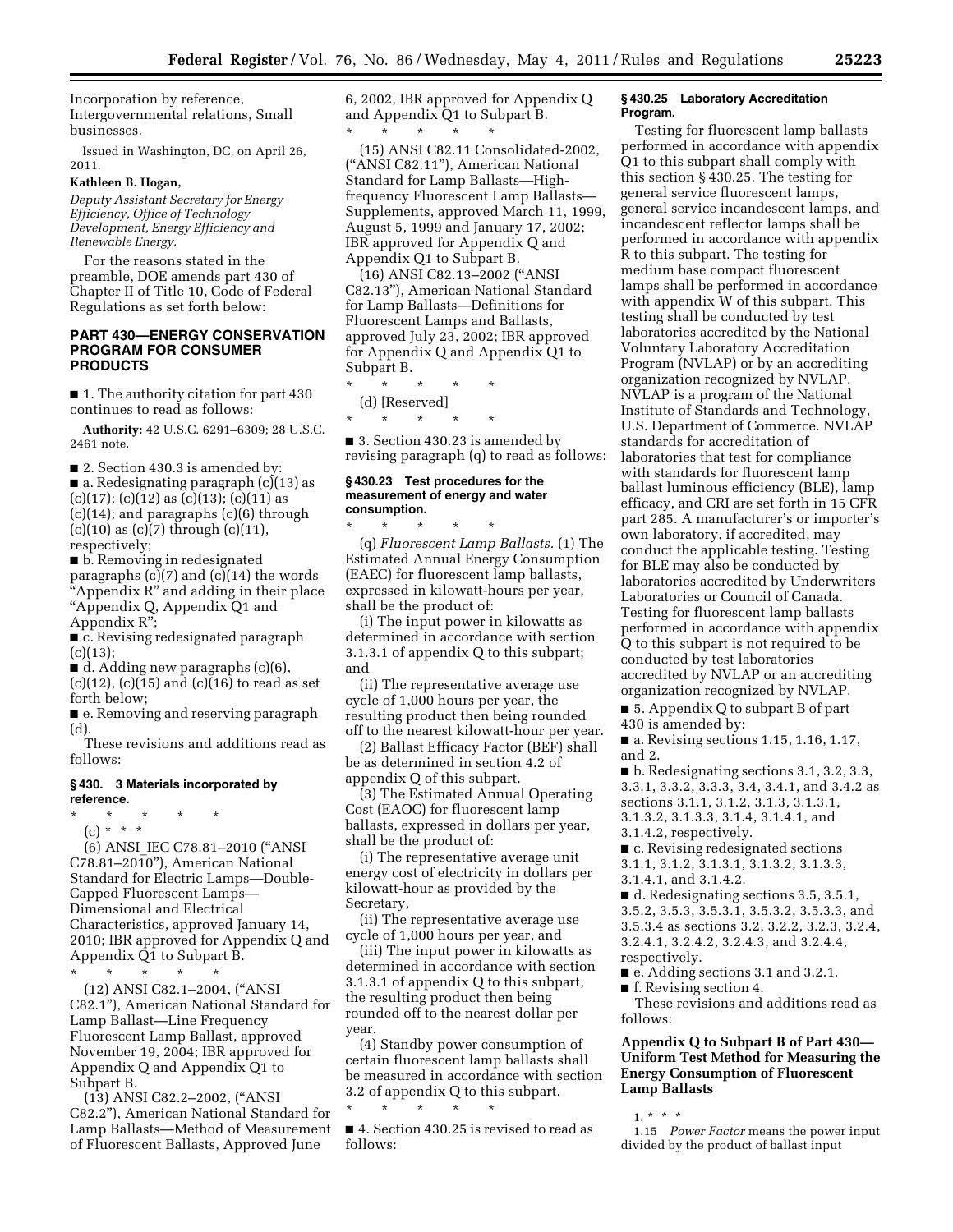voltage and input current of a fluorescent lamp ballast, as measured under test conditions specified in ANSI C82.2 (incorporated by reference; see § 430.3).

1.16 *Power input* means the power consumption in watts of a ballast a fluorescent lamp or lamps, as determined in accordance with the test procedures specified in ANSI C82.2 (incorporated by reference; see § 430.3).

1.17 *Relative light output* means the light output delivered through the use of a ballast divided by the light output of a reference ballast, expressed as a percent, as determined in accordance with the test procedures specified in ANSI C82.2 (incorporated by reference; see § 430.3).

\* \* \* \* \*

2. *Test Conditions.* 

2.1 *Measurement of Active Mode Energy Consumption, BEF.* The test conditions for testing fluorescent lamp ballasts shall be done in accordance with ANSI C82.2 (incorporated by reference; see § 430.3). Any subsequent amendment to this standard by the standard setting organization will not affect the DOE test procedures unless and until amended by DOE. The test conditions for measuring active mode energy consumption are described in sections 4, 5, and 6 of ANSI C82.2. The test conditions described in this section (2.1) are applicable to section 3.1 of section 3, Test Method and Measurements. For section 2.1 and 3, when ANSI C82.2 is referenced, ANSI C78.81–2010 (incorporated by reference; see § 430.3), ANSI C82.1 (incorporated by reference; see § 430.3), ANSI C82.11 (incorporated by reference; see § 430.3), and ANSI C82.13 (incorporated by reference; see § 430.3) shall

# relative light output  $=$

Where: photocell output of lamp on test ballast is determined in accordance with section 3.1.4.2, expressed in watts, and photocell output of lamp on ref. ballast is determined in accordance with section 3.1.4.1, expressed in watts.

4.2. Determine the Ballast Efficacy Factor (BEF) using the following equations:

(a) Single lamp ballast

# $BEF = \frac{\text{relative light output}}{}$ input power

(b) Multiple lamp ballast

#### average relative light output  $BEF =$ input power

Where:

- Input power is determined in accordance with section 3.1.3.1, relative light output as defined in section 4.1, and average relative light output is the relative light output, as defined in section 4.1, for all lamps, divided by the total number of lamps.
	- 4.3 Determine Ballast Power Factor (PF):

be used instead of the versions listed as normative references in ANSI C82.2.

2.2 *Measurement of Standby Mode Power.* The measurement of standby mode power need not be performed to determine compliance with energy conservation standards for fluorescent lamp ballasts at this time. This and the previous statement will be removed as part of a rulemaking to amend the energy conservation standards for fluorescent lamp ballasts to account for standby mode energy consumption, and the following shall apply on the compliance date for any such requirements.

The test conditions for testing fluorescent lamp ballasts shall be done in accordance with ANSI C82.2 (incorporated by reference; see § 430.3). Any subsequent amendment to this standard by the standard setting organization will not affect the DOE test procedures unless and until amended by DOE. The test conditions for measuring standby power are described in sections 5, 7, and 8 of ANSI C82.2. Fluorescent lamp ballasts that are capable of connections to control devices shall be tested with all commercially available compatible control devices connected in all possible configurations. For each configuration, a separate measurement of standby power shall be made in accordance with section 3.2 of the test procedure.

 $3<sup>3</sup>$ 

3.1 Active Mode Energy Efficiency Measurement

3.1.1 The test method for testing the active mode energy efficiency of fluorescent lamp ballasts shall be done in accordance with ANSI C82.2 (incorporated by reference; see § 430.3). Where ANSI C82.2 references ANSI C82.1–1997, the operator shall use ANSI C82.1 (incorporated by reference; see

§ 430.3) for testing low-frequency ballasts and ANSI C82.11 (incorporated by reference; see § 430.3) for high-frequency ballasts.

3.1.2 *Instrumentation.* The instrumentation shall be as specified by sections 5, 7, 8, and 15 of ANSI C82.2 (incorporated by reference; see § 430.3).  $3.1.\overline{3}$  \* \*

3.1.3.1 *Input Power.* Measure the input power (watts) to the ballast in accordance with ANSI C82.2 (incorporated by reference; see § 430.3), section 4.

3.1.3.2 *Input Voltage.* Measure the input voltage (volts) (RMS) to the ballast in accordance with ANSI C82.2 (incorporated by reference; see § 430.3), section 3.2.1 and section 4.

3.1.3.3 *Input Current.* Measure the input current (amps) (RMS) to the ballast in accordance with ANSI C82.2 (incorporated by reference; see § 430.3), section 3.2.1 and section 4.

 $3.1.4$  \* \* \*

3.1.4.1 Measure the light output of the reference lamp with the reference ballast in accordance with ANSI C82.2 (incorporated by reference; see § 430.3), section 12.

3.1.4.2 Measure the light output of the reference lamp with the test ballast in accordance with ANSI C82.2 (incorporated by reference; see § 430.3), section 12.  $3.2.$  \* \*

3.2.1 The test for measuring standby mode energy consumption of fluorescent lamp ballasts shall be done in accordance with ANSI C82.2 (incorporated by reference; see § 430.3).

\* \* \* \* \*

4. *Calculations.* 

4.1 Calculate relative light output:

# Photocell output of lamp on test ballast  $\times 100$ Photocell output of lamp on reference ballast

 $\label{eq:2} \begin{split} PF = \frac{1}{\text{Input voltage} \times \text{input current}} \\ \text{Where:} \end{split}$ 

Input power is as defined in section 3.1.3.1, Input voltage is determined in accordance with section 3.1.3.2, expressed in volts, and Input current is determined in accordance with section 3.1.3.3, expressed in amps.

■ 6. Appendix Q1 is added to subpart B of part 430 to read as follows:

# **Appendix Q1 to Subpart B of Part 430— Uniform Test Method for Measuring the Energy Consumption of Fluorescent Lamp Ballasts**

# **1. Definitions**

1.1. *AC control signal* means an alternating current (AC) signal that is supplied to the ballast using additional wiring for the purpose of controlling the ballast and putting the ballast in standby mode.

1.2. *Active Mode* means the condition in which an energy-using product(a) Is connected to a main power source;

(b) Has been activated; and

(c) Provides 1 or more main functions. 1.3. *Cathode heating* refers to power

delivered to the lamp by the ballast for the purpose of raising the temperature of the lamp electrode or filament.

1.4. *Commercial ballast* is a fluorescent lamp ballast that is not a residential ballast as defined in section 1.13 and meets technical standards for non-consumer radio frequency lighting devices as specified in subpart C of 47 CFR part 18.

1.5. *DC control signal* means a direct current (DC) signal that is supplied to the ballast using additional wiring for the purpose of controlling the ballast and putting the ballast in standby mode.

1.6. *High-frequency ballast* is as defined in ANSI C82.13 (incorporated by reference; see § 430.3).

1.7. *Instant-start* is the starting method used instant-start systems as defined in ANSI C82.13 (incorporated by reference; see § 430.3).

1.8. *Low-frequency ballast* is a fluorescent lamp ballast that operates at a supply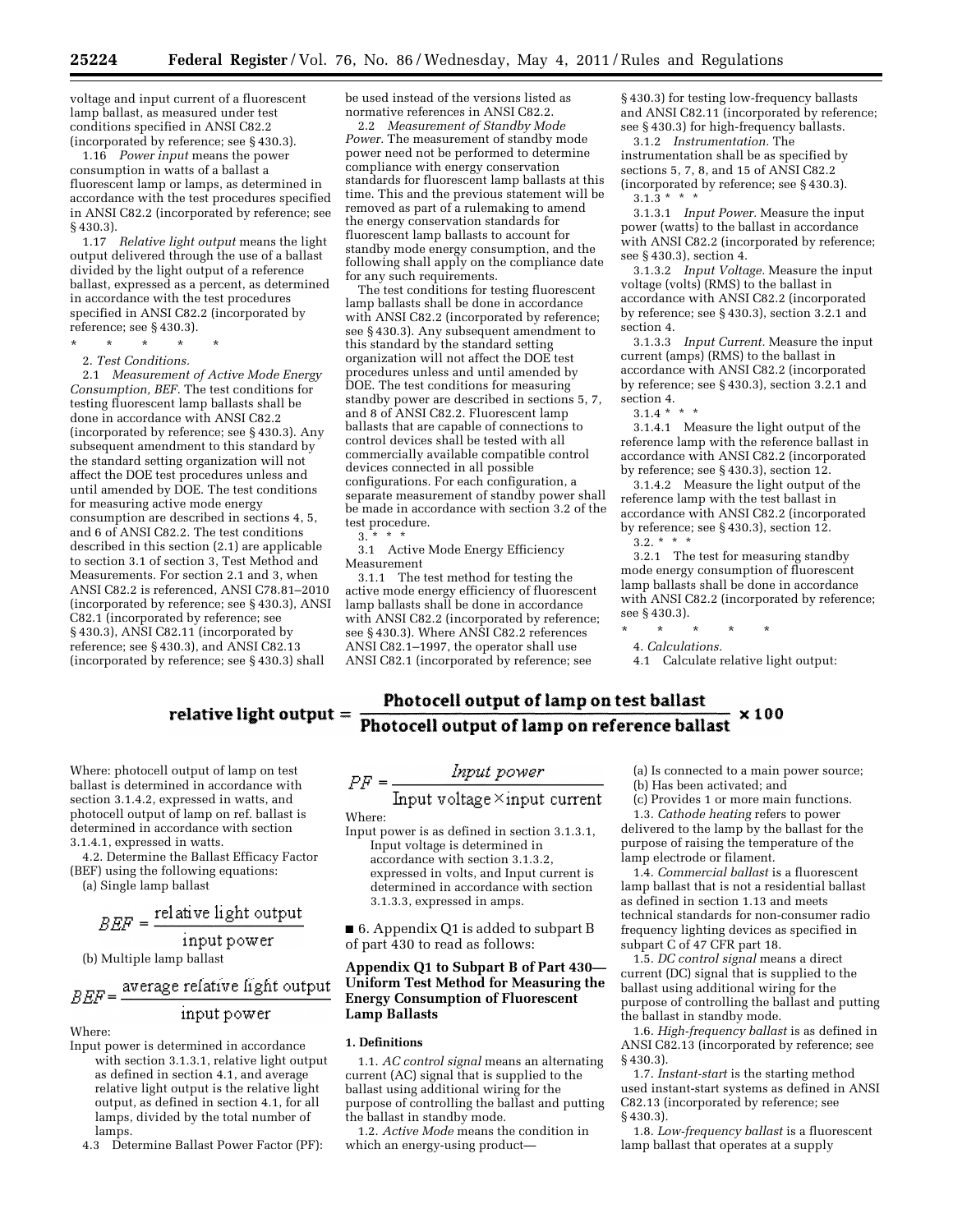frequency of 50 to 60 Hz and operates the lamp at the same frequency as the supply.

1.9. *PLC control signal* means a power line carrier (PLC) signal that is supplied to the ballast using the input ballast wiring for the purpose of controlling the ballast and putting the ballast in standby mode.

1.10. *Programmed-start* is the starting method used in programmed-start systems as defined in ANSI C82.13 (incorporated by reference; see § 430.3).

1.11. *Rapid-start* is the starting method used in rapid-start type systems as defined in ANSI C82.13 (incorporated by reference; see § 430.3).

1.12. *Reference lamp* is a fluorescent lamp that meets certain operating conditions as defined by ANSI C82.13 (incorporated by reference; see § 430.3).

1.13. *Residential ballast* is a fluorescent lamp ballast designed and labeled for use in residential applications. Residential ballasts must meet the technical standards for consumer RF lighting devices as specified in subpart C of 47 CFR part 18.

1.14. *RMS* is the root mean square of a varying quantity.

1.15. *Standby mode* means the condition in which an energy-using product—

(a) Is connected to a main power source; and

(b) Offers one or more of the following user-oriented or protective functions:

(i) To facilitate the activation or deactivation of other functions (including active mode) by remote switch (including remote control), internal sensor, or timer.

(ii) Continuous functions, including information or status displays (including clocks) or sensor-based functions.

1.16. *Wireless control signal* means a wireless signal that is radiated to and received by the ballast for the purpose of controlling the ballast and putting the ballast in standby mode.

#### **2. Active Mode Procedure**

2.1. Where ANSI C82.2 (incorporated by reference; see § 430.3) references ANSI C82.1–1997, the operator shall use ANSI C82.1 (incorporated by reference; see § 430.3) for testing low-frequency ballasts and shall use ANSI C82.11 (incorporated by reference; see § 430.3) for high-frequency ballasts. In addition, when ANSI  $C\overline{8}2.2$  is referenced, ANSI C78.81–2010 (incorporated by reference; see § 430.3), ANSI C82.1, ANSI C82.11–2002, and ANSI C82.13 (incorporated by reference; see § 430.3) shall be used instead of the versions listed as normative references in ANSI C82.2.

#### *2.2. Instruments*

2.2.1. All instruments shall be as specified by ANSI C82.2 (incorporated by reference; see § 430.3).

2.2.2. *Power Analyzer.* In addition to the specifications in ANSI C82.2 (incorporated by reference; see § 430.3), the power analyzer shall have a maximum 100 pF capacitance to ground and frequency response between 40 Hz and 1 MHz.

2.2.3. *Current Probe.* In addition to the specifications in ANSI C82.2 (incorporated by reference; see § 430.3), the current probe shall be galvanically isolated and have frequency response between 40 Hz and 20 MHz.

#### *2.3. Test Setup*

2.3.1. The ballast shall be connected to a main power source and to the fluorescent lamp load according to the manufacturer's wiring instructions and ANSI C82.1 (incorporated by reference; see § 430.3) and ANSI C78.81–2010 (incorporated by reference; see § 430.3).

2.3.1.1.1. Wire lengths between the ballast and fluorescent lamp shall be the length provided by the ballast manufacturer. Wires

shall be kept loose and not shortened or bundled.

2.3.1.1.1.1. If the wire lengths supplied with the ballast are of insufficient length to reach both ends of lamp, additional wire may be added. The minimal additional wire length necessary shall be added, and the additional wire shall be the same wire gauge as the wire supplied with the ballast. If no wiring is provided with the ballast, 18 gauge or thicker wire shall be used. The wires shall be separated from each other and ground to prevent parasitic capacitance for all wires used in the apparatus, including those wires from the ballast to the lamps and from the lamps to the measuring devices.

2.3.1.1.2. The fluorescent lamp shall meet the specifications of a reference lamp as defined by ANSI C82.13 (incorporated by reference; see § 430.3) and be seasoned at least 12 hours.

2.3.1.2. The ballast shall be connected to the number of lamps equal to the maximum number of lamps the ballast is designed to operate.

2.3.1.3. The ballast shall be tested with a reference lamp of the nominal wattage listed in Table A of this section.

2.3.1.4. For ballasts that operate rapid-start lamps (commonly referred to as 8-foot high output lamps) with recessed double contact bases, a nominal overall length of 96 inches, and that operate at ambient temperatures of 20 °F or less and are used in outdoor signs (sign ballasts):

2.3.1.4.1. A T8 lamp in accordance with Table A of this section shall be used for sign ballasts that only operate T8 lamps.

2.3.1.4.2. A T12 lamp in accordance with Table A of this section shall be used for sign ballasts that only operate T12 lamps.

2.3.1.4.3. A T12 lamp in accordance with Table A of this section shall be used for sign ballasts that are capable of operating both T8 and T12 lamps.

# TABLE A—LAMP-AND-BALLAST PAIRINGS AND FREQUENCY ADJUSTMENT FACTORS

| <b>Ballast type</b>                                                                                                                                                                                     | Nominal lamp<br>wattage | Lamp diameter and<br>base | Frequency adjustment factor $(\beta)$ |                    |
|---------------------------------------------------------------------------------------------------------------------------------------------------------------------------------------------------------|-------------------------|---------------------------|---------------------------------------|--------------------|
|                                                                                                                                                                                                         |                         |                           | Low-frequency                         | High-<br>frequency |
| Ballasts that operate straight-shaped lamps (commonly referred                                                                                                                                          | 32                      | T8 MBP                    | 0.94                                  | 1.0                |
| to as 4-foot medium bipin lamps) with medium bipin bases and<br>a nominal overall length of 48 inches.                                                                                                  | 34                      | T12 MBP                   | 0.93                                  | 1.0                |
| Ballasts that operate U-shaped lamps (commonly referred to as                                                                                                                                           | 32                      | T8 MBP                    | 0.94                                  | 1.0                |
| 2-foot U-shaped lamps) with medium bipin bases and a nomi-<br>nal overall length between 22 and 25 inches.                                                                                              | 34                      | T12 MBP                   | 0.93                                  | 1.0                |
| Ballasts that operate rapid-start lamps (commonly referred to as                                                                                                                                        | 86                      | <b>T8 HO RDC</b>          | 0.92                                  | 1.0                |
| 8-foot-high output lamps) with recessed double contact bases<br>and a nominal overall length of 96 inches.                                                                                              | 95                      | T <sub>12</sub> HO RDC    | 0.94                                  | 1.0                |
| Ballasts that operate instant-start lamps (commonly referred to as                                                                                                                                      | 59                      | T8 slimline SP            | 0.95                                  | 1.0                |
| 8-foot slimline lamps) with single pin bases and a nominal<br>overall length of 96 inches.                                                                                                              | 60                      | T12 slimline SP           | 0.94                                  | 1.0                |
| Ballasts that operate straight-shaped lamps (commonly referred<br>to as 4-foot miniature bipin standard output lamps) with minia-<br>ture bipin bases and a nominal length between 45 and 48<br>inches. | 28                      | T5 SO Mini-BP             | 0.95                                  | 1.0                |
| Ballasts that operate straight-shaped lamps (commonly referred<br>to as 4-foot miniature bipin high output lamps) with miniature<br>bipin bases and a nominal length between 45 and 48 inches.          | 54                      | T5 HO Mini-BP             | 0.95                                  | 1.0                |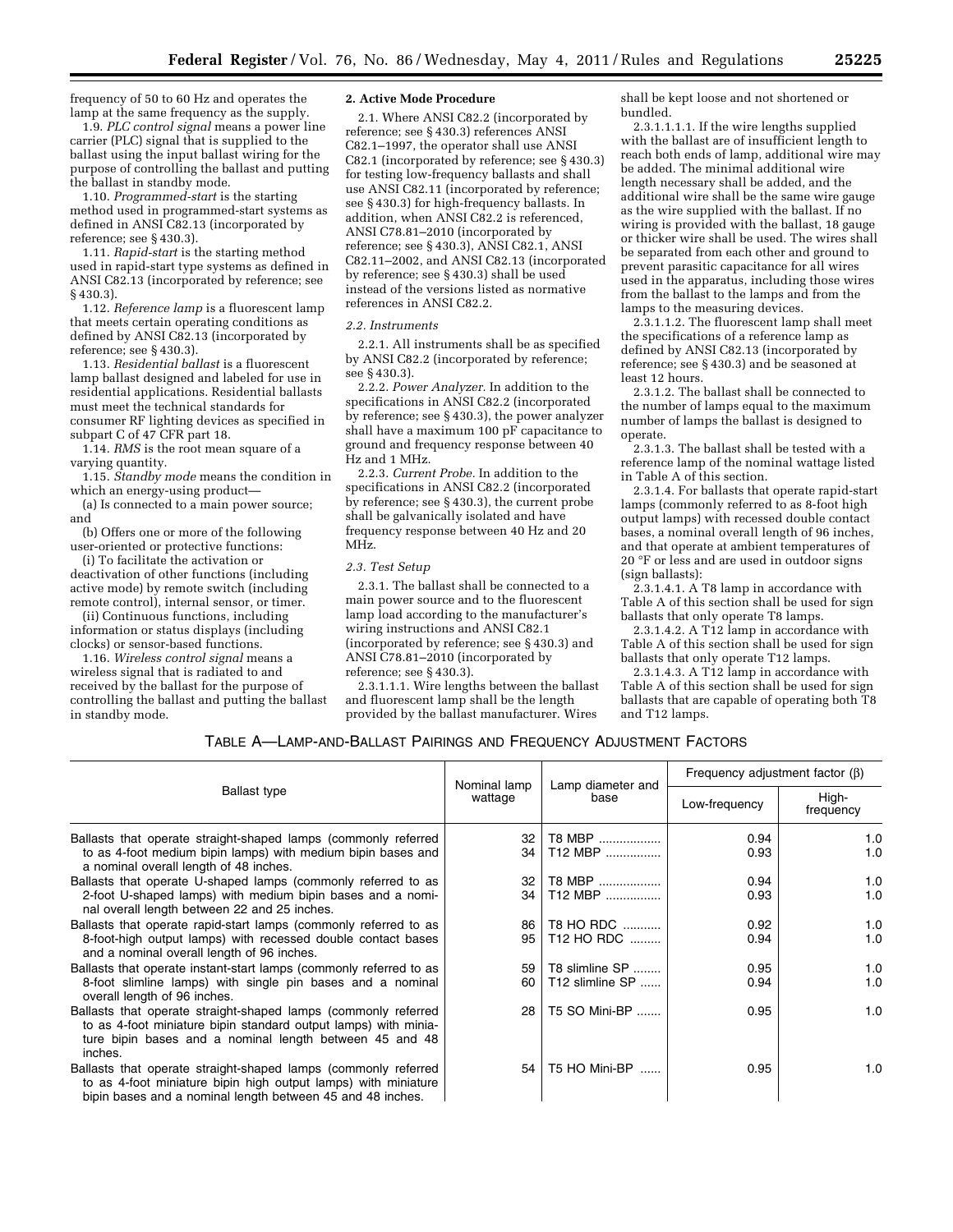| <b>Ballast type</b>                                                                                                                                                                                                                                                          | Nominal lamp<br>wattage | Lamp diameter and<br>base     | Frequency adjustment factor $(\beta)$ |                    |
|------------------------------------------------------------------------------------------------------------------------------------------------------------------------------------------------------------------------------------------------------------------------------|-------------------------|-------------------------------|---------------------------------------|--------------------|
|                                                                                                                                                                                                                                                                              |                         |                               | Low-frequency                         | High-<br>frequency |
| Ballasts that operate rapid-start lamps (commonly referred to as<br>8-foot high output lamps) with recessed double contact bases,<br>a nominal overall length of 96 inches, and that operate at ambi-<br>ent temperatures of 20 °F or less and are used in outdoor<br>signs. | 86                      | T8 HO RDC<br>110   T12 HO RDC | 0.92<br>0.94                          | 1.0<br>1.0         |

TABLE A—LAMP-AND-BALLAST PAIRINGS AND FREQUENCY ADJUSTMENT FACTORS—Continued

MBP, Mini-BP, RDC, and SP represent medium bipin, miniature bipin, recessed double contact, and single pin, respectively.

#### 2.3.2. Power Analyzer

2.3.2.1. The power analyzer shall have n+1 channels where n is the number of lamps a ballast operates.

2.3.2.2. *Lamp Arc Voltage.* Leads from the power analyzer should attach to each fluorescent lamp according to Figure 1 of this section for rapid- and programmed-start ballasts, Figure 2 of this section for instantstart ballasts operating single pin (SP) lamps, and Figure 3 of this section for instant-start

ballasts operating medium bipin (MBP), miniature bipin (mini-BP), or recessed double contact (RDC) lamps. The programmed- and rapid-start ballast test setup includes two 1000 ohm resistors placed in parallel with the lamp pins to create a midpoint from which to measure lamp arc voltage.

2.3.2.3. *Lamp Arc Current.* A current probe shall be positioned on each fluorescent lamp according to Figure 1 for rapid- and

programmed-start ballasts, Figure 2 of this section for instant-start ballasts operating SP lamps, and Figure 3 of this section for instant-start ballasts operating MBP, mini-BP, and RDC lamps.

2.3.2.3.1. For the lamp arc current measurement, the full transducer ratio shall be set in the power analyzer to match the current probe to the power analyzer. **BILLING CODE 6450–01–P** 

Full Transducer Ratio = 
$$
\frac{I_{in}}{V_{out}} \times \frac{R_{in}}{R_{in} + R_s}
$$

# Where:

Iin Current through the current transducer Vout Voltage out of the transducer

Rin Power analyzer impedance Rs Current probe output impedance



Figure 1: Programmed- and Rapid-Start Ballast Instrumentation Setup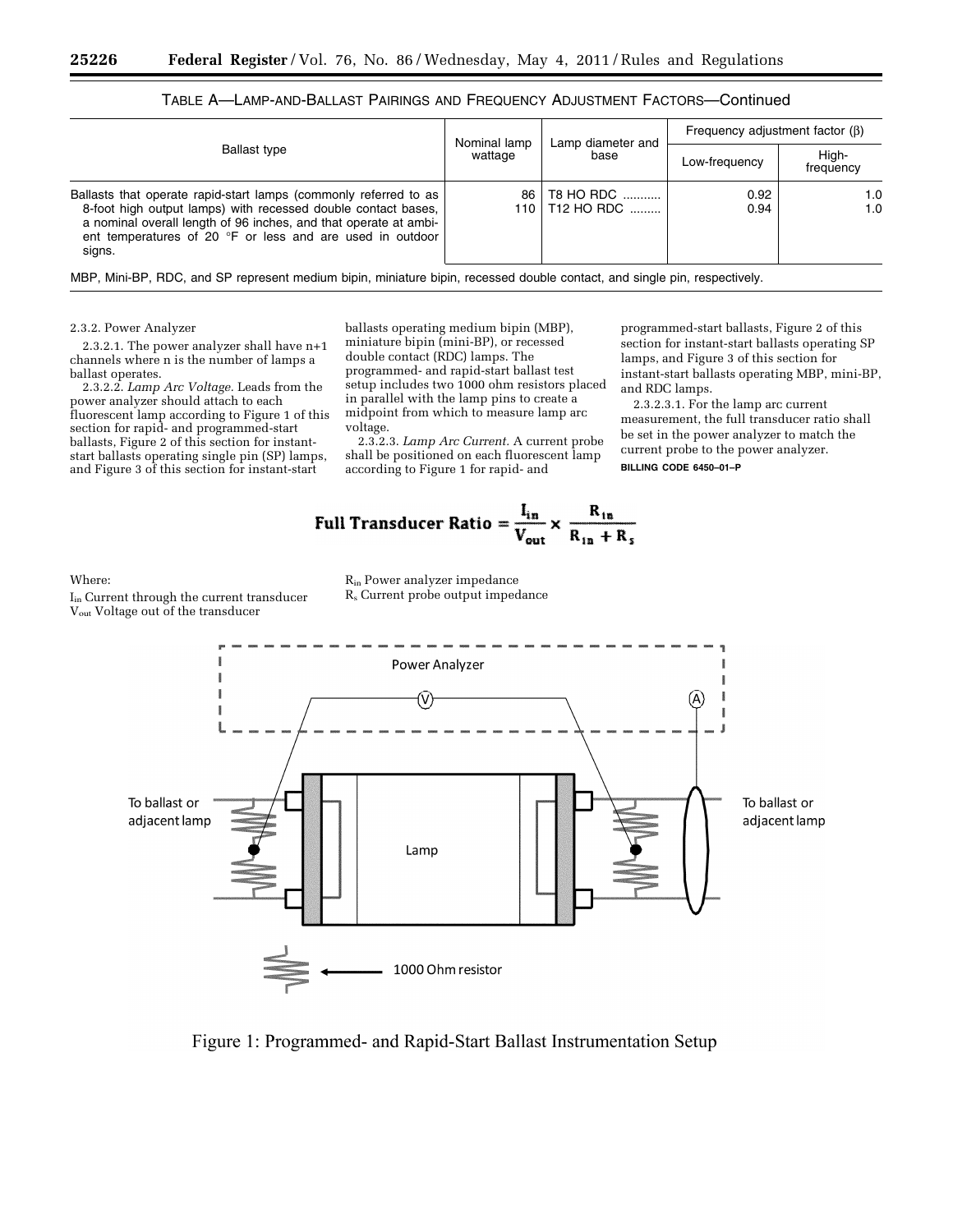

Figure 2: Instant-Start Ballasts that Operate SP Lamps Instrumentation Setup



Figure 3: Instant-Start Ballasts that Operate MBP, mini-BP, and RDC Lamps Instrumentation Setup

#### **BILLING CODE 6450–01–C**

#### *2.4. Test Conditions*

2.4.1. The test conditions for testing fluorescent lamp ballasts shall be done in accordance with ANSI C82.2 (incorporated by reference; see § 430.3). DOE further specifies that the following revisions of the normative references indicated in ANSI C82.2) should be used in place of the references directly specified in ANSI C82.2: ANSI C78.81–2010 (incorporated by reference; see § 430.3),  $\angle$ ANSI C82.1 (incorporated by reference; see § 430.3), ANSI C82.3 (incorporated by reference; see § 430.3), ANSI C82.11 (incorporated by reference; see § 430.3), and ANSI C82.13 (incorporated by reference; see § 430.3). All other normative references shall be as specified in ANSI C82.2.

2.4.2. *Room Temperature and Air Circulation.* The test facility shall be held at  $25 \pm 2$ °C, with minimal air movement as defined in ANSI C78.375 (incorporated by reference; see § 430.3).

2.4.3. *Input Voltage.* The directions in ANSI C82.2 (incorporated by reference; see § 430.3) section 4.1 should be ignored with the following directions for input voltage used instead. For commercial ballasts capable of operating at multiple voltages, the ballast shall be tested  $277V \pm 0.1\%$ . For ballasts designed and labeled for residential

applications and capable of operating at multiple voltages, the ballast shall be tested at  $120V \pm 0.1\%$ . For ballasts designed and labeled as cold-temperature outdoor sign ballasts and capable of operating at multiple voltages, the ballast shall be tested at 120V  $\pm$  0.1%. Ballasts capable of operating at only one input voltage shall be tested at that specified voltage.

#### *2.5. Test Method*

2.5.1. *Ballast Luminous Efficiency.*  2.5.1.1. The ballast shall be connected to the appropriate fluorescent lamps and to measurement instrumentation as indicated

by the Test Setup in section 2.3. 2.5.1.2. The ballast shall be operated at full output for at least 15 minutes but no longer than 1 hour until stable operating conditions are reached. After this condition is reached, concurrently measure the parameters described in sections 2.5.1.3 through 2.5.1.9.

2.5.1.2.1. Stable operating conditions are determined by measuring lamp arc voltage, current, and power once per second in accordance with the setup described in section 2.3. Once the difference between the maximum and minimum values for lamp arc voltage, current, and power do not exceed one percent over a four minute moving window, the system shall be considered stable.

2.5.1.3. *Lamp Arc Voltage.* Measure lamp arc voltage (volts) using the setup described in section 2.3.2.2.

2.5.1.4. *Lamp Arc Current.* Measure lamp arc current (amps) using the setup described in section 2.3.2.3.

2.5.1.5. *Lamp Arc Power.* The power analyzer shall calculate output power by using the measurements described in sections 2.5.1.3 and 2.5.1.4.

2.5.1.6. *Input Power.* Measure the input power (watts) to the ballast in accordance with ANSI C82.2 (incorporated by reference; see § 430.3), section 7.

2.5.1.7. *Input Voltage.* Measure the input voltage (volts) (RMS) to the ballast in accordance with ANSI C82.2 (incorporated by reference; see § 430.3), section 3.2.1 and section 4.

2.5.1.8. *Input Current.* Measure the input current (amps) (RMS) to the ballast in accordance with ANSI C82.2 (incorporated by reference; see § 430.3), section 3.2.1 and section 4.

2.5.1.9. *Lamp Operating Frequency.*  Measure the frequency of the waveform delivered from the ballast to any lamp in accordance with the setup in section 2.3.

#### *2.6. Calculations*

2.6.1. Calculate ballast luminous efficiency (BLE).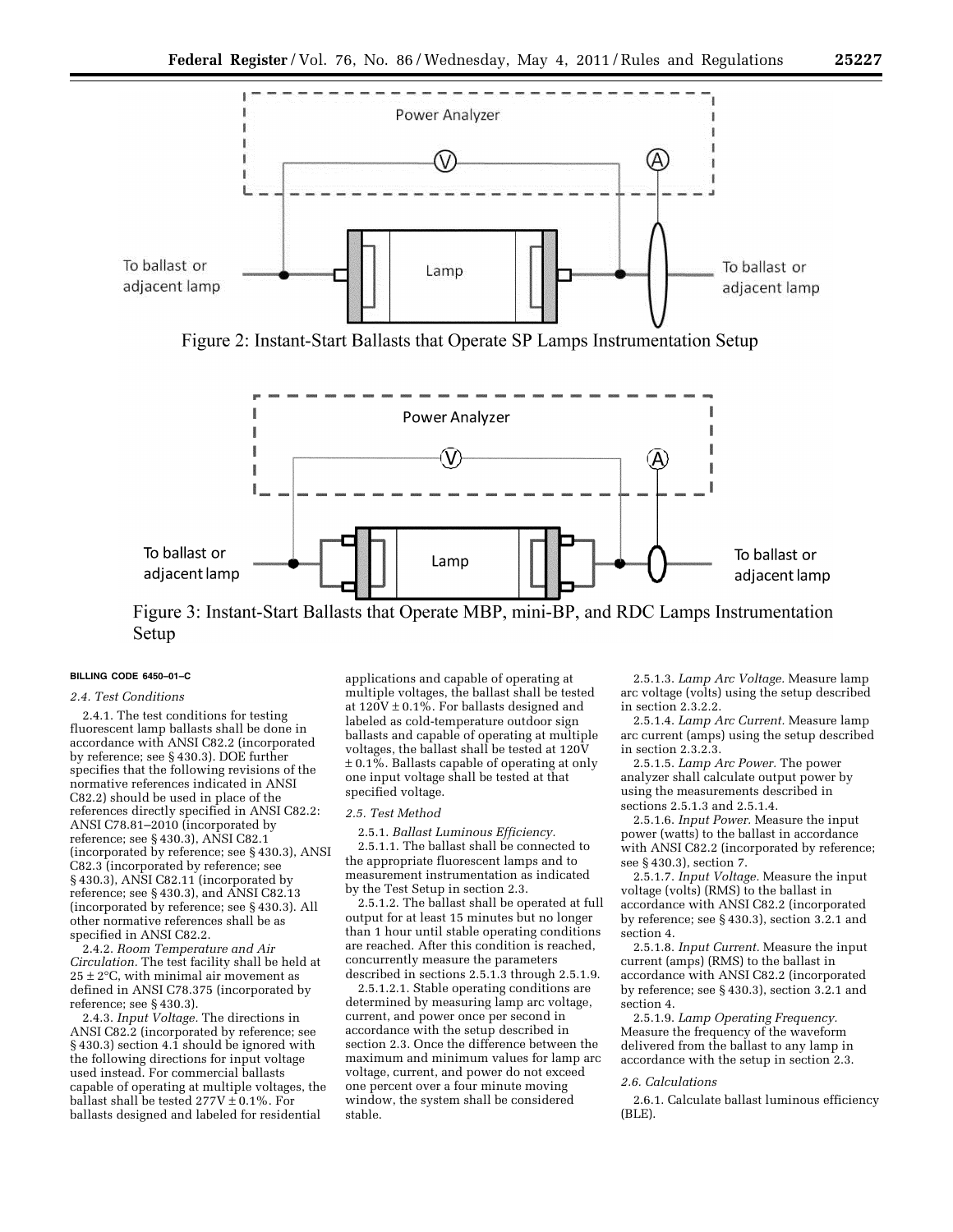#### Total Test Ballast Lamp Arc Power **Ballast Luminous Efficiency =** ß **Ballast Input Power**

Where: Total Lamp Arc Power is the sum of the lamp arc powers for all lamps operated by the ballast as determined by section 2.5.1.5, ballast input power is as determined by section 2.5.1.6, and  $\beta$  is

equal to the frequency adjustment factor in Table A. 2.6.2. Calculate Power Factor (PF).

# $\textbf{Ballast Input Power} \times \text{Input Voltage}$ Power Factor  $=$ **Input Current**

Where: Ballast input power is determined in accordance with section 2.5.1.6, input voltage is determined in accordance with section 2.5.1.7, and input current in determined in accordance with section 2.5.1.8.

#### **3. Standby Mode Procedure**

3.1. The measurement of standby mode power need not be performed to determine compliance with energy conservation standards for fluorescent lamp ballasts at this time. The above statement will be removed as part of a rulemaking to amend the energy conservation standards for fluorescent lamp ballasts to account for standby mode energy consumption, and the following shall apply on the compliance date for such requirements.

#### *3.2. Test Conditions*

3.2.1. The test conditions for testing fluorescent lamp ballasts shall be done in

accordance with the American National Standard Institute ANSI C82.2 (incorporated by reference; see § 430.3). Any subsequent amendment to this standard by the standardsetting organization will not affect the DOE test procedures unless and until amended by DOE. The test conditions for measuring standby power are described in sections 5, 7, and 8 of ANSI C82.2. Fluorescent lamp ballasts that are capable of connections to control devices shall be tested with all commercially available compatible control devices connected in all possible configurations. For each configuration, a separate measurement of standby power shall be made in accordance with section 3.3 of the test procedure.

#### *3.3. Test Method and Measurements*

3.3.1. The test for measuring standby mode energy consumption of fluorescent lamp ballasts shall be done in accordance with

ANSI C82.2 (incorporated by reference; see § 430.3).

3.3.2. Send a signal to the ballast instructing it to have zero light output using the appropriate ballast communication protocol or system for the ballast being tested.

3.3.3. *Input Power.* Measure the input power (watts) to the ballast in accordance with ANSI C82.2, section 13, (incorporated by reference; see § 430.3).

3.3.4. *Control Signal Power.* The power from the control signal path will be measured using all applicable methods described below.

3.3.4.1. *AC Control Signal.* Measure the AC control signal power (watts), using a wattmeter (W), connected to the ballast in accordance with the circuit shown in Figure 4 of this section.



Figure 4: Circuit for Measuring AC Control Signal Power in Standby Mode

3.3.4.2. *DC Control Signal.* Measure the DC control signal voltage, using a voltmeter (V), and current, using an ammeter (A),

connected to the ballast in accordance with the circuit shown in Figure 5 of this section. The DC control signal power is calculated by multiplying the DC control signal voltage and the DC control signal current.



Figure 5: Circuit for Measuring DC Control Signal Power in Standby Mode